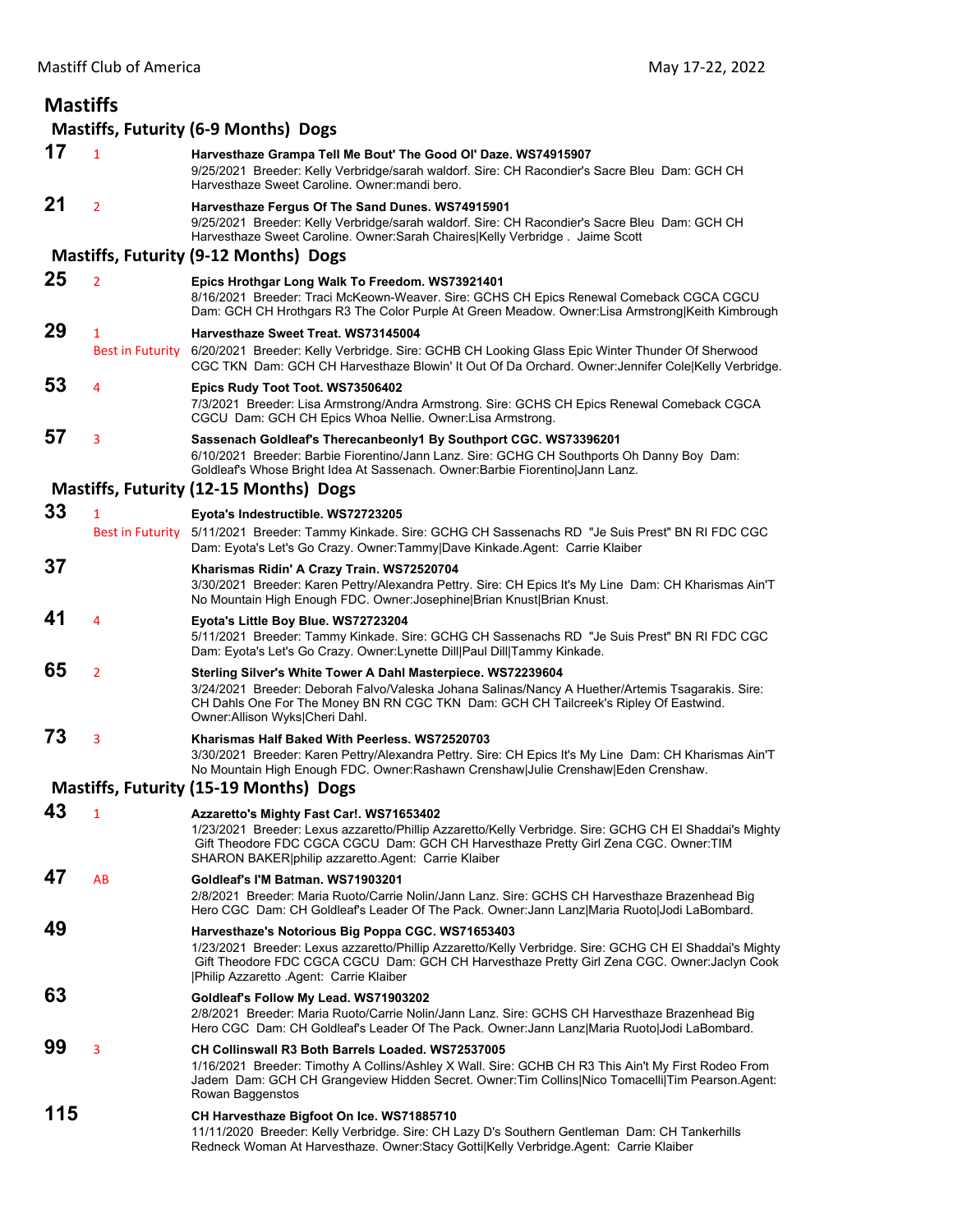| 121 |                                        | CH Thunder Sky's Charlie Brown. WS70877102<br>12/17/2020 Breeder: Richard Greaver/Karin Weseloh/Mary Greaver/Marissa Weseloh. Sire: CH Thunder<br>Sky's Exponential Power Dam: CH Whispering Oaks Random Mayhem CGCA TKN. Owner:Dick Mary<br>Greaver Mary Greaver.                             |
|-----|----------------------------------------|------------------------------------------------------------------------------------------------------------------------------------------------------------------------------------------------------------------------------------------------------------------------------------------------|
| 125 | $\overline{4}$                         | CH Cavehill's Feudin Banjo FDC. WS71313606<br>12/2/2020 Breeder: Matthew Hess/Laura Watson. Sire: CH Pendragon Sherlok Of Man Nik Dam: CH<br>Hess' Country I Saw The Light. Owner: Matt Hess.                                                                                                  |
| 127 | AB                                     | CH Harvesthaze Right Hand Man. WS71885708<br>11/11/2020 Breeder: Kelly Verbridge. Sire: CH Lazy D's Southern Gentleman Dam: CH Tankerhills<br>Redneck Woman At Harvesthaze. Owner: Ella Benson Jordan Brandon Kelly Verbridge. Agent: Carrie Klaiber                                           |
| 129 |                                        | CH Brazenhead I'M A Believer From Goldleaf, WS71903203<br>2/8/2021 Breeder: Maria Ruoto/Carrie Nolin/Jann Lanz. Sire: GCHS CH Harvesthaze Brazenhead Big<br>Hero CGC Dam: CH Goldleaf's Leader Of The Pack. Owner: Mitzi Walters.                                                              |
| 137 | $\overline{2}$                         | GCH CH R3 Two Wraps And A Hooey. WS71104801<br>12/7/2020 Breeder: Tim Pearson/Susan Pearson. Sire: GCHB CH R3 This Ain't My First Rodeo From<br>Jadem Dam: GCHG CH R3 Just Like You Only Prettier. Owner: Tim Pearson Susan Pearson. Agent:<br>Rowan Baggenstos                                |
| 171 |                                        | CH R3 Collinswall Loaded For Bear, WS71104802<br>12/7/2020 Breeder: Tim Pearson/Susan Pearson. Sire: GCHB CH R3 This Ain't My First Rodeo From<br>Jadem Dam: GCHG CH R3 Just Like You Only Prettier. Owner: Tim Collins   Ashley Wall   Tim Pearson   Susan<br>Pearson.Agent: Rowan Baggenstos |
|     |                                        | <b>Mastiffs, Futurity (6-9 Months) Bitches</b>                                                                                                                                                                                                                                                 |
| 22  | $\mathbf{1}$                           | Epics Lean On Me. WS74839301<br>11/11/2021 Breeder: Lisa Armstrong/Andra Armstrong. Sire: CH Epics It's My Line Dam: Epics Don'T<br>Take Your Luv 2 Town. Owner: Lisa Armstrong.                                                                                                               |
| 30  | AB                                     | Sassenach's Magic Lights At Fidonacci. WS74100901<br>8/28/2021 Breeder: Barbie Fiorentino. Sire: CH Fidonacci Gatehouse Magic Bus FDC ATT Dam:<br>Sassenachs Classic Flavor CGC. Owner:Katherine Stivason Michael Stivason Karen Soell.                                                        |
|     |                                        | <b>Mastiffs, Futurity (9-12 Months) Bitches</b>                                                                                                                                                                                                                                                |
| 34  | 4                                      | Rain Acorn Hills Collaboration, WS73736101<br>6/7/2021 Breeder: Steve Smith. Sire: CH Acorn Hills Nite To Remember Dam: CH Rain Blame It On The<br>Rain. Owner: steve smith. Agent: Dick Greaver                                                                                               |
| 38  | 3                                      | Harvesthaze. Sweetmelody Coming From The Orchard. WS73145006<br>6/20/2021 Breeder: Kelly Verbridge. Sire: GCHB CH Looking Glass Epic Winter Thunder Of Sherwood<br>CGC TKN Dam: GCH CH Harvesthaze Blowin' It Out Of Da Orchard. Owner: Kelly Verbridge Debbie<br>Waterstraat.                 |
| 40  |                                        | Suvi's Truth In Tradition With Lazyd. WS73299210<br>6/18/2021 Breeder: susan Miller-brittan. Sire: GCHB CH Thunder Sky's Cache Of Gold BN RN Dam: GCH<br>CH Linfert Blue Bayou Of Big Dogs. Owner: susan miller victoria will hite nancy walker.                                               |
| 44  |                                        | Hrothgars Harley Quinn. WS73921402<br>8/16/2021 Breeder: Traci McKeown-Weaver. Sire: GCHS CH Epics Renewal Comeback CGCA CGCU<br>Dam: GCH CH Hrothgars R3 The Color Purple At Green Meadow. Owner: McKenzie Hummel Traci<br>McKeown-Weaver.                                                    |
| 46  | 1<br>Best of Opp in<br><b>Futurity</b> | Harvesthaze Good Golly Miss Molly At Windward. WS73145001<br>6/20/2021 Breeder: kelly verbridge. Sire: GCHB CH Looking Glass Epic Winter Thunder Of Sherwood<br>CGC TKN Dam: GCH CH Harvesthaze Blowin' It Out Of Da Orchard. Owner:Beverly Ward Kelly<br>Verbridge.Agent: Carrie Klaiber      |
| 48  |                                        | Coopers Accidentally On Purpose. WS75125104<br>7/5/2021 Breeder: Becky Cooper/Braedy Cooper. Sire: CH Coopers & Audley Jewel Of The Nile Dam:<br>GCH CH Audley & Coopers Color My World. Owner: Becky Cooper Braedy Cooper Braedy Cooper.                                                      |
| 50  |                                        | Hrothgars Comin In Hot At Nottinghills. WS73921403<br>8/16/2021 Breeder: Traci McKeown-Weaver. Sire: GCHS CH Epics Renewal Comeback CGCA CGCU<br>Dam: GCH CH Hrothgars R3 The Color Purple At Green Meadow. Owner: Jane Mitchell Traci Weaver.                                                 |
| 84  |                                        | Hrothgars Remember My Name. WS73921301<br>8/17/2021 Breeder: Traci McKeown-Weaver/Colleen R Winslow/Tim Pearson. Sire: CH Epics It's My Line<br>Dam: GCH CH Hrothgars R3 Hold Yer Horses. Owner: Traci McKeownWeaver.                                                                          |
| 100 | $\overline{2}$                         | Epics Mardi Gras. WS73506401<br>7/3/2021 Breeder: Lisa Armstrong/Andra Armstrong. Sire: GCHS CH Epics Renewal Comeback CGCA<br>CGCU Dam: GCH CH Epics Whoa Nellie. Owner: Lisa Armstrong.                                                                                                      |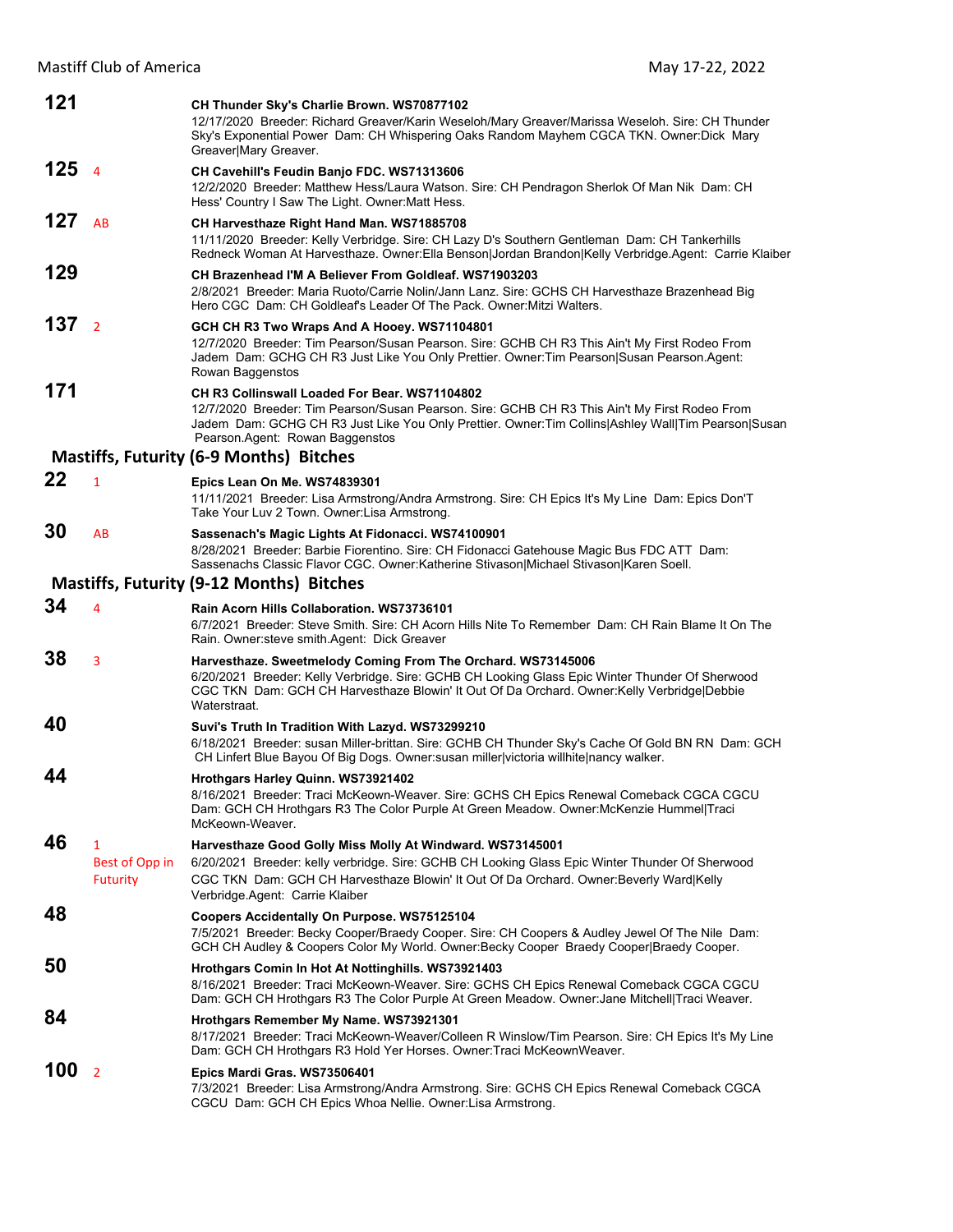### **Mastiffs, Futurity (12‐15 Months) Bitches 52 Kharismas Ain'T No River Wide Enough. WS72520702** 3/30/2021 Breeder: Karen Pettry/Alexandra Pettry. Sire: CH Epics It's My Line Dam: CH Kharismas Ain'T No Mountain High Enough FDC. Owner:Karen Pettry|Jessica Pettry. **56** <sup>4</sup> **Eagle Clan's Listen To Me At Silver Sky. WS72224501** 3/8/2021 Breeder: Heather Moore/Brian Moore. Sire: GCHS CH Southports Ours Is The Fury Dam: Eagle Clan's Lady Luck Of Las Vegas. Owner:Heather Moore|Brian Moore|Lorrie Loomis. **58** AB **Magnum's R3 Ain't No Sunshine When You're Gone. WS72931202** 5/5/2021 Breeder: Rachel Diller. Sire: GCH CH R3 Mighty Young Gun FDC ATT Dam: CH Thousand Oaks Rendezvous In The Rockies. Owner:Rachel L Diller|Tim Pearson|Susan Pearson. **60** AB **Hickory Creek's Dark Hunter Demon Daughter Danger. WS72241201** 3/31/2021 Breeder: Todd N Baughman/Monica L Baughman. Sire: GCH CH Clover Valley's Part The Seas Moses Dam: GCH CH Hickory Creek's Dark Hunter Demon Simi. Owner:Monica Baughman Todd Baughman.Agent: Elizabeth Salewsky **62** <sup>1</sup> **Kharisma Avalon's Belle Meade. WS72520705** 3/30/2021 Breeder: Karen Pettry/Alexandra Pettry. Sire: CH Epics It's My Line Dam: CH Kharismas Ain'T No Mountain High Enough FDC. Owner:Catherine Zavoras.Agent: Carrie Klaiber **98** <sup>2</sup> **Kharismas It Wasn'T Me. WS72520701** 3/30/2021 Breeder: Karen Pettry/Alexandra Pettry. Sire: CH Epics It's My Line Dam: CH Kharismas Ain'T No Mountain High Enough FDC. Owner:Karen Pettry|Alexandra Pettry. **148** <sup>3</sup> **Linferts Expensive Taste For SuVi. WS73587501** 4/29/2021 Breeder: Martha Linfert/Don Linfert/Michael Reid/Heather Reid. Sire: GCHG CH Jadems Oliver Twist Dam: Linfert's Caledonia Dreaming. Owner:susan miller|victoria willhite|marti linfert. **Mastiffs, Futurity (15‐19 Months) Bitches 64** <sup>2</sup> **R3 Collinswall Stay In Your Lane. WS72537003** 1/16/2021 Breeder: Timothy A Collins/Ashley X Wall. Sire: GCHB CH R3 This Ain't My First Rodeo From Jadem Dam: GCH CH Grangeview Hidden Secret. Owner:Tim Pearson|Susan Pearson.Agent: Rowan **Baggenstos 66** <sup>4</sup> **Cavehill's One For The Money At Luper'S. WS71313603** 12/2/2020 Breeder: Matthew Hess/Laura Watson. Sire: CH Pendragon Sherlok Of Man Nik Dam: CH Hess' Country I Saw The Light. Owner:Cynthia Luper.Agent: Matt Hess **68 Lakeside Mn Some Like It Hot. WS71646201** 2/4/2021 Breeder: Debbie Wuetherich/Sherry Wuetherich/Chelsey Wuetherich. Sire: GCH CH Lexington's Uncle Mugsy Dam: CH Lakeside Mn One Hot Mamma. Owner:Debbie Wuetherich|Chelsey Wuetherich|Sherry Wuetherich|Carrie Nolin. **72 Cavehill's Put Up Or Shut Up. WS71313602** 12/2/2020 Breeder: Matthew Hess/Laura Watson. Sire: CH Pendragon Sherlok Of Man Nik Dam: CH Hess' Country I Saw The Light. Owner:Sarah Yandell.Agent: Matt Hess **74** AB **Cavehill N Waymaker's Edge Of 17. WS71313605** 12/2/2020 Breeder: Matthew Hess/Laura Watson. Sire: CH Pendragon Sherlok Of Man Nik Dam: CH Hess' Country I Saw The Light. Owner:Matt Hess|Trudy Hite|Wayne Hite. **76 Excelsior's Sweet Citrus Preserve. WS71634606** 2/10/2021 Breeder: Heather Eusanio/Michael Eusanio/Erica Tortorella. Sire: GCHS CH Rain Johnny Come Latte Dam: CH Deez I Want It Now At Excelsior. Owner:Bethann Lynch |Heather Eusanio .Agent: Carrie Klaiber **80 Pantheon Acres Gold Medalist. WS70894802** 11/24/2020 Breeder: Erika Wepner/Brandon Buzzell. Sire: CH Fireside Not Just A Pretty Face At Pantheon Dam: Pantheon Acres Chanel No. 5. Owner:Erika Wepner|Brandon L Buzzell. **150** <sup>1</sup> **GCH CH Harvesthaze Lazyd's Too Pretty For Prison. WS71885701** Best of Opp in 11/11/2020 Breeder: Kelly Verbridge. Sire: CH Lazy D's Southern Gentleman Dam: CH Tankerhills Futurity Redneck Woman At Harvesthaze. Owner:Kelly Verbridge. **180** <sup>3</sup> **CH Harvesthaze Whole Lotta Sass. WS72030902** 11/13/2020 Breeder: kelly hinson verbridge. Sire: CH Landondale's Beyond Yankee Blu Dam: CH Harvesthaze All Bets Are Off. Owner:Kelly Verbridge|Kelli Aaron. **182 CH Cavehill's Lilli Of Dion At Hlf. WS71313604** 12/2/2020 Breeder: Matthew Hess/Laura Watson. Sire: CH Pendragon Sherlok Of Man Nik Dam: CH Hess' Country I Saw The Light. Owner:Stephen Wisnieski|Diane Becker. **184 CH Thunder Sky's Peppermint Patti. WS70877101** 12/17/2020 Breeder: Richard Greaver/Karin Weseloh/Mary Greaver/Marissa Weseloh. Sire: CH Thunder Sky's Exponential Power Dam: CH Whispering Oaks Random Mayhem CGCA TKN. Owner:Dick Greaver|Mary Greaver.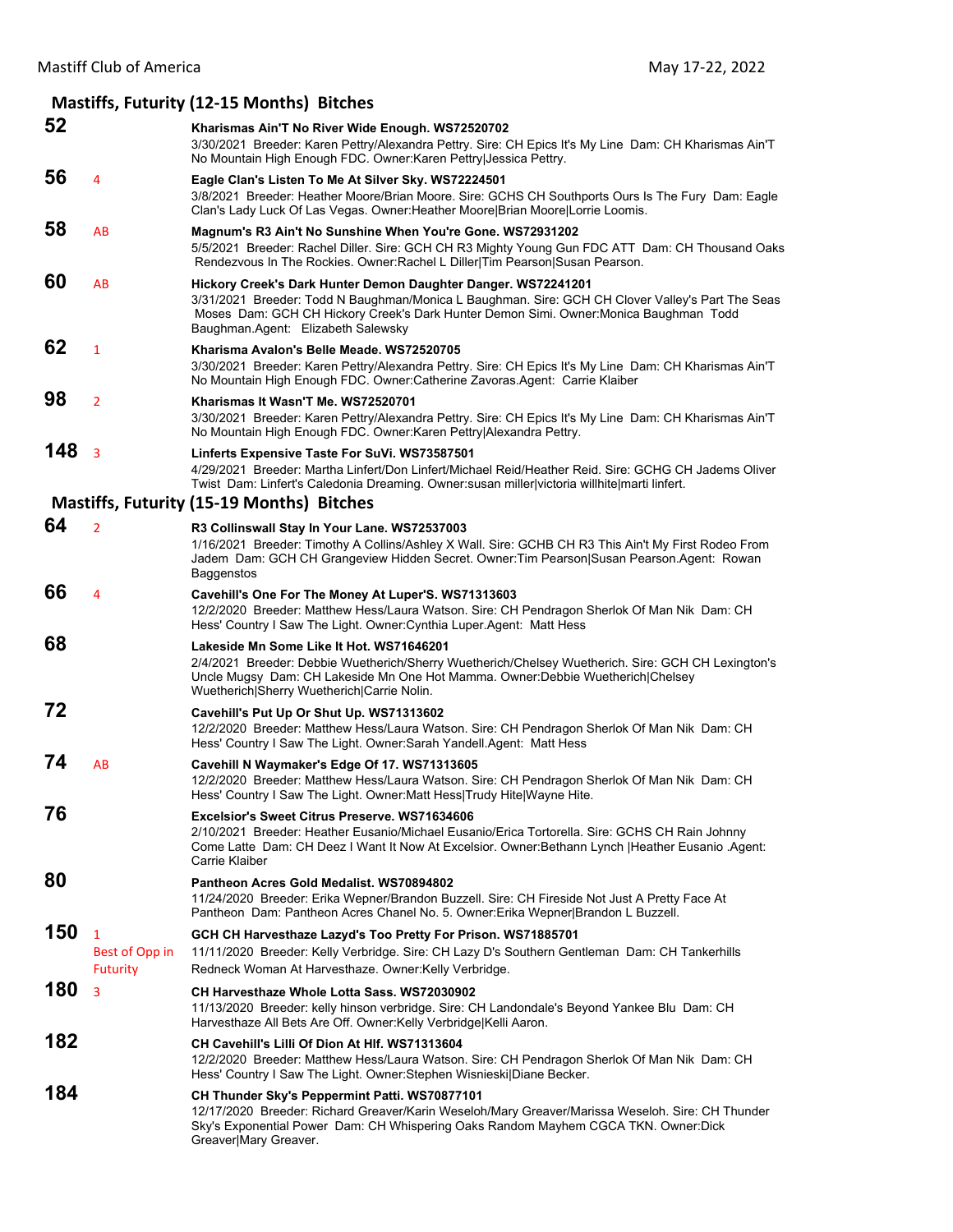## Mastiff Club of America May 17‐22, 2022 **Mastiffs, Maturity Sweeps (21‐24 months) Dogs 163** <sup>1</sup> **CH Epics Poetry In Motion. WS68985201** Best in Maturity 6/19/2020 Breeder: Lisa Kaye Armstrong/Trent Armstrong. Sire: CH Epics It's My Line Dam: GCH CH Epics Farmer Baby. Owner:Skylar Finn|Dustin Finn|Lisa Armstrong . **Mastiffs, Maturity (24‐30 Months) Dogs 71** AB **Lakeside Mn Ny's Keeping America Great!. WS66821404** 12/9/2019 Breeder: Debbie Wuetherich/Sherry Wuetherich/Chelsey Wuetherich. Sire: GCH CH Lexington's Uncle Mugsy Dam: CH Lakeside Mn One Hot Mamma. Owner:Gabrielle Joseph|Rick Joseph. Colette Livingston-Keith **113** <sup>1</sup> **GCH CH Epics Make Me A Masterpiece. WS67160802** 12/27/2019 Breeder: Lisa Armstrong/Andra Armstrong. Sire: GCHB CH Epics Mighty Hercules TKN Dam: Epics Don'T Take Your Luv 2 Town. Owner:Lisa Armstrong|Trent Armstrong |Mark Tichenor |Erika Wepner. **123** <sup>2</sup> **GCH CH Marshalsea The Son Also Rises. WS69360601** 5/13/2020 Breeder: Don Linfert/Martha Linfert/Deborah McArthur. Sire: GCHG CH Jadems Oliver Twist Dam: Linfert's Forever N Always Faith. Owner:Jaye Berning.Agent: Dick Greaver **131** <sup>3</sup> **Nottinghills Full Monty at Hrothgar. HJ4004292** 5/12/2020 Breeder: Jane Mitchell Pam Bartlett Alex Hlywka. Sire: GCHG El Shaddai's Mighty Gift Theodore FDC CGCA CGCU Dam: GCH CH Nottinghills Rumour Has It. Owner:Traci McKeownWeaver|Jane Mitchell. **147 GCHB CH Britestars Fortune Favors The Bold FDC CGC ATT. WS67250101** 12/20/2019 Breeder: Barbara House. Sire: GCHP CH Highlanders To Boldly Go At Britestar Dam: CH Bendegeits Golddiamondatbrtstr. Owner:Meredith Bostian|Barbara House. **149** <sup>4</sup> **GCHS CH Excelsior's Bolt Of Lightning At Azzaretto ATT. WS67374404** 1/20/2020 Breeder: Heather Eusanio/Mike Eusanio. Sire: GCHS CH Rain Johnny Come Latte Dam: Jadems Get Up And Make It Happen At Excelsior TKN. Owner:philip azzaretto|lexus azzaretto|heather eusanio.Agent: Carrie Klaiber **151 CH Millenniums Traveling Man ATT. WS68813001** 4/22/2020 Breeder: Tim Plezbert/Chris Jones/Julia Kriebs. Sire: CH Mountainview Millenniums Space Cowboy Dam: GCH CH Millennium Something To Talk About. Owner:Tim Plezbert|Chris jones|Julia Kriebs|Liz Simon. **Mastiffs, Maturity (Over 30 Months) Dogs 97** <sup>4</sup> **GCHB CH Looking Glass Epic Winter Thunder Of Sherwood CGC TKN. WS63725710** 2/7/2019 Breeder: John Loving/Karen Loving. Sire: GCH CH Epics Northern Pike Dam: GCH CH Kiokee Chantilly Lace Of Looking Glass Run. Owner:Karen Loving|Sherry Deans. **111** <sup>3</sup> **GCH CH Brazenhead And Bittersweet Call Me Maybe CGC TKN. WS66314901** 9/9/2019 Breeder: Angela Dinneen. Sire: GCHS CH Harvesthaze Brazenhead Big Hero CGC Dam: GCH CH Bittersweet's Diamond In The Rockz RN FDC. Owner:Mitzi Walters|Angela Dinneen. **153** <sup>1</sup> **CH Nottinghill Fires Burn 'N Cauldron Bubble. WS63991601** Best in Maturity 11/29/2018 Breeder: Jane M Mitchell/Pam Bartlett. Sire: GCHP CH Jadems Rythm-N-Boo Dam: CH Nottinghill's Boil Toil N Trouble At Green Meadows. Owner:Jane Mitchell. **155** <sup>2</sup> **GCH CH Epics Inspiration At Hrothgar. WS65603403** 7/19/2019 Breeder: Lisa Kaye Armstrong/Trent Armstrong. Sire: CH Coopers & Audley Jewel Of The Nile Dam: GCH CH Epics Farmer Baby. Owner:Traci McKeownWeaver|Lisa Armstrong. **Mastiffs, Maturity (19‐21 Months) Bitches 152** <sup>1</sup> **GCH CH Excelsior Lexington Swan Song For Leodess. WS70316802** 9/19/2020 Breeder: Heather Eusanio/Mike Eusanio. Sire: GCH CH Lexington's Born To Hand Jive Dam: Jadems Get Up And Make It Happen At Excelsior TKN. Owner:Lisa Gynn|Greg Crusciel|Heather Eusanio. **192** <sup>2</sup> **GCH CH 3m Deez She's A Touch Of Class. WS69380101** 8/27/2020 Breeder: Helen Sue Raisor/Aura Niko Hagan. Sire: CH Deez The Legend Of Judgement Lives In Zion FDC CGC Dam: GCH CH Big Blue Nation " Home Of 3m Mastiffs" Maci Leigh FDC CGC. Owner:Aura Niko Hagan|Sue Raisor. **Mastiffs, Maturity Sweeps (21‐24 months) Bitches**

# **118** <sup>4</sup> **Rain Or A Light Cool Wind. WS69986003**

8/5/2020 Breeder: Steve Smith. Sire: GCH CH Lexington's Born To Hand Jive Dam: CH Rain Blame It On The Rain. Owner:steve smith.Agent: Dick Greaver

# **124** <sup>1</sup> **Cabezon's Best Kept Secret At Nottinghill. WS69999306**

Best of Opp in 7/27/2020 Breeder: Breanne Hernandez/Pamela Gilley. Sire: GCHS CH Rain Johnny Come Latte Dam: Maturity CH Goldenfyre's Sweet Smell Of Success. Owner:Jane Mitchell.

### **144 CH Lamars Princess Roo Of Gideon. WS69889601**

7/14/2020 Breeder: Sheri Bach/Doug Bach/Mrs. Margo Lauritsen/Eric Lauritsen. Sire: Lamars Rising Son Of Southport Dam: CH Lamars Little Piece Of Reese. Owner:Gina Madison.Agent: Kelly Rackley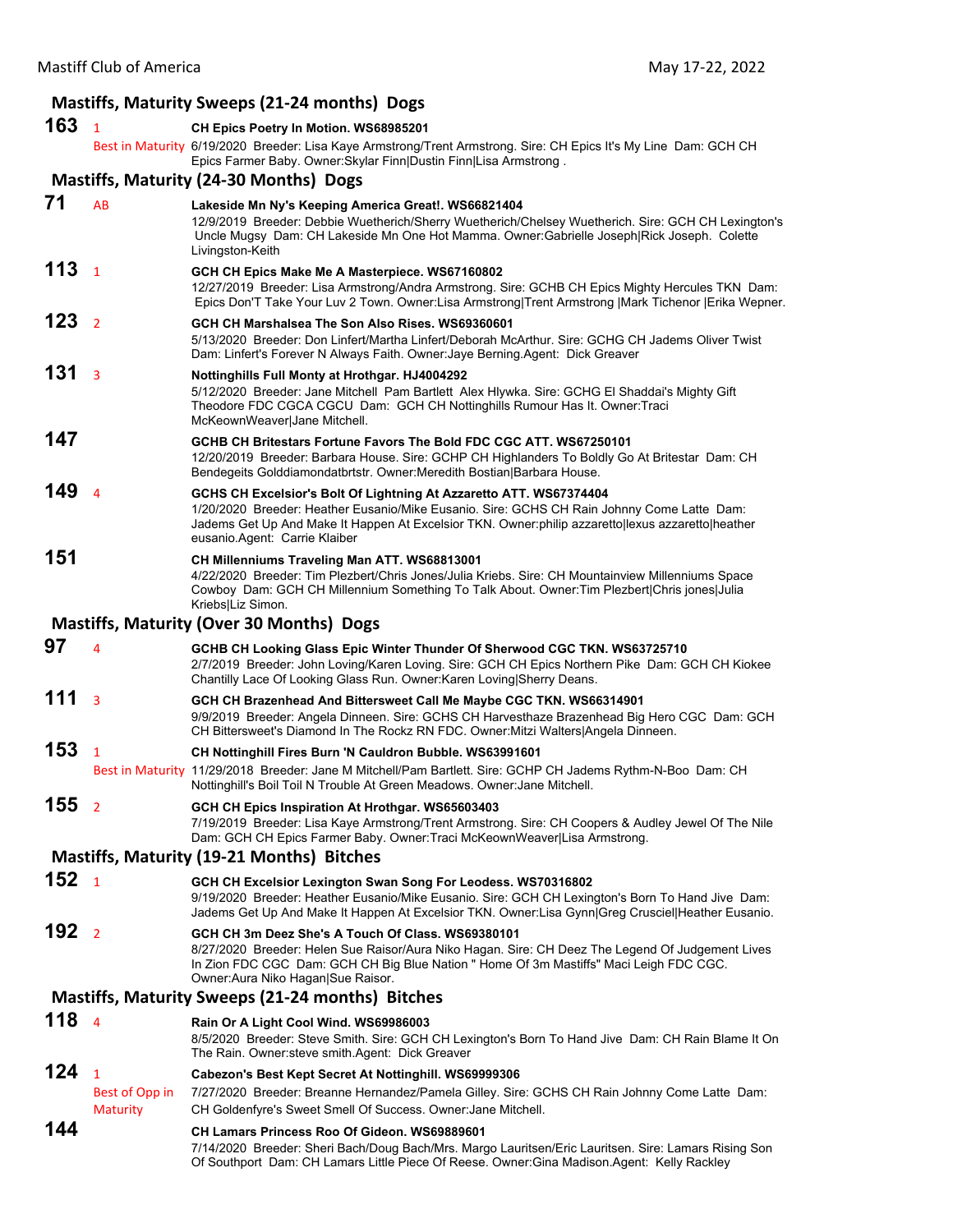| 166 <sub>2</sub> |                                                   | GCHB CH Britestars This Girls On Fire CGC, WS69118406<br>7/1/2020 Breeder: Barbara House. Sire: GCHP CH Highlanders To Boldly Go At Britestar Dam: CH<br>Bendegeits Golddiamondatbrtstr. Owner: Meredith Bostian   Barbara House.                                                                    |
|------------------|---------------------------------------------------|------------------------------------------------------------------------------------------------------------------------------------------------------------------------------------------------------------------------------------------------------------------------------------------------------|
| 170              | $\overline{\mathbf{3}}$                           | GCH CH Looking Glass Penelope Anne Hooligan Queen FDC CGC. WS69493502<br>7/30/2020 Breeder: Karen Loving/John Loving. Sire: GCHS CH Epics Renewal Comeback CGCA CGCU<br>Dam: GCH CH Looking Glass's Queen Annes Lace Of Sherwood. Owner: Alexandra Marie Marcelli Karen<br>Loving Domenic Marcelli.  |
| 204              |                                                   | CH Thunder Sky's Mustang Salli. WS69280506<br>7/26/2020 Breeder: susan Miller-brittan. Sire: CH Thunder Sky's Magnum Force Dam: GCH CH Linfert<br>Blue Bayou Of Big Dogs. Owner: Dick Greaver.                                                                                                       |
|                  |                                                   | <b>Mastiffs, Maturity (24-30 Months) Bitches</b>                                                                                                                                                                                                                                                     |
| 88               | 4                                                 | Lakeside Mn Rebel With A Cause ATT. WS66821401<br>12/9/2019 Breeder: Debbie Wuetherich/Sherry Wuetherich/Chelsey Wuetherich. Sire: GCH CH Lexington's<br>Uncle Mugsy Dam: CH Lakeside Mn One Hot Mamma. Owner:Debbie Wuetherich Sherry<br>Wuetherich Chelsey Wuetherich Carrie Nolin.                |
| 108              | AB                                                | Lakeside Mn's First Lady Of Braveheart. WS66821403<br>12/9/2019 Breeder: Debbie Wuetherich/Sherry Wuetherich/Chelsey Wuetherich. Sire: GCH CH Lexington's<br>Uncle Mugsy Dam: CH Lakeside Mn One Hot Mamma. Owner: Karen Paquette Albert Paquette.                                                   |
| 114              |                                                   | Steelheart's Kind Of Magic Of Lakeside Mn. WS66821402<br>12/9/2019 Breeder: Debbie Wuetherich/Sherry Wuetherich/Chelsey Wuetherich. Sire: GCH CH Lexington's<br>Uncle Mugsy Dam: CH Lakeside Mn One Hot Mamma. Owner:CARRIE NOLIN Debbie Wuetherich Jann<br>Lanz Maria Ruoto.                        |
| 146              | $\overline{2}$                                    | GCH CH Nottinghill Oh To Be A Fly On The Wall CGC. WS70387802<br>5/12/2020 Breeder: Jane Mitchell/Pam Bartlett/Alexandra Hlywka. Sire: GCHG CH El Shaddai's Mighty Gift<br>Theodore FDC CGCA CGCU Dam: GCH CH Nottinghills Rumour Has It FDC. Owner: Jane Mitchell.                                  |
| 154              | $\overline{3}$                                    | CH Bittersweet's Leia May The Mastiff Be With You. WS67172204<br>12/16/2019 Breeder: Angela Dinneen. Sire: GCHS CH Harvesthaze Brazenhead Big Hero CGC Dam:<br>GCH CH Bittersweet's Pearls Are Always Appropriate FDC CA BCAT. Owner:Angela Dinneen Mark<br>Ceddia.                                  |
| 172              | $\mathbf{1}$<br>Best of Opp in<br><b>Maturity</b> | GCH CH Excelsior's Queen Kong At Lexington. WS67374402<br>1/20/2020 Breeder: Heather Eusanio/Mike Eusanio. Sire: GCHS CH Rain Johnny Come Latte Dam:<br>Jadems Get Up And Make It Happen At Excelsior TKN. Owner: Erica Tortorella   Heather Eusanio   Michael                                       |
|                  |                                                   | Reid Agent: Carrie Klaiber                                                                                                                                                                                                                                                                           |
| 198              |                                                   | GCH CH Britestar's Hidden Treasure, WS67250102<br>12/20/2019 Breeder: Barbara House. Sire: GCHP CH Highlanders To Boldly Go At Britestar Dam: CH<br>Bendegeits Golddiamondatbrtstr. Owner: Kara Berrey   Barbara House.                                                                              |
|                  |                                                   | <b>Mastiffs, Maturity (Over 30 Months) Bitches</b>                                                                                                                                                                                                                                                   |
| 104              | $\overline{3}$                                    | Harvesthaze Take Charge Of Your Luck. WS67117401<br>11/6/2019 Breeder: Kelly Verbridge/Amanda Lynn Griffin. Sire: GCHB CH Lazy D's Take Charge At<br>Thunder Sky Dam: CH Gryphons Try Your Luck At Harvest Haze. Owner: Susan Stivason   Katherine<br>Stivason Kelly Verbridge.Agent: Carrie Klaiber |
| 112              | <b>AB</b>                                         | Harvesthaze Pistol Packin' Mama CGCA. WS67178503<br>10/21/2019 Breeder: Kelly Verbridge/Emily Howell. Sire: CH Madigans Doc Holiday Dam: CH<br>Harvesthaze High Flying Aviator. Owner: Katherine Stivason Kelly Verbridge. Agent: Carrie Klaiber                                                     |
| 160              | $\mathbf{1}$                                      | CH Mountainview's Fidonacci Kiss My Tiara FDC CGC ATT. WS64891902<br>5/28/2019 Breeder: Ms. Ashley Elizabeth Connolly/Joanne Viera. Sire: CH Coopers & Audley Jewel Of The<br>Nile Dam: GCH CH Mountainviews Electric Kiss. Owner: Katherine Stivason Barbara Berkery.                               |
| 162              | $\overline{2}$                                    | GCH CH Coopers Comin' In Hot!. WS65092606<br>6/16/2019 Breeder: Becky Cooper/Lenni Brett Cipriotti/Braedy Cooper. Sire: CH Coopers & Audley Jewel<br>Of The Nile Dam: GCH CH Audley & Coopers Color My World. Owner: Becky Cooper Braedy Cooper.                                                     |
| 164              | $\overline{4}$                                    | CH Millenniums Everybody's Talking ATT. WS64875301<br>5/8/2019 Breeder: Tim Plezbert/Chris Jones/Julia Kriebs. Sire: CH Mountainview Millenniums Space<br>Cowboy Dam: GCH CH Millennium Something To Talk About. Owner: Tim Plezbert Chris Jones  Carla<br>Sanchez Julia Kriebs Liz Simon.           |
|                  |                                                   | Mastiffs, Sweepstakes (Puppy 6-9) Dogs                                                                                                                                                                                                                                                               |
| 17               | 1                                                 | Harvesthaze Grampa Tell Me Bout' The Good OI' Daze. WS74915907                                                                                                                                                                                                                                       |
|                  |                                                   | 0/25/2021 Prooder: Kolly Verbridgeleersh wolderf, Sire: CH Pessendier's Seere Play, Dem: CCH CH                                                                                                                                                                                                      |

## Best of Opp in 9/25/2021 Breeder: Kelly Verbridge/sarah waldorf. Sire: CH Racondier's Sacre Bleu Dam: GCH CH JR Sweeps Harvesthaze Sweet Caroline. Owner: mandi bero. **19** <sup>2</sup> **Scottscreek Rock Solid. WS75920105**

9/23/2021 Breeder: Lucy Scott/Cheryl Compton/Evan I Compton/James Scott. Sire: Scottscreek Haute Design Of Mountainview Dam: GCH CH Mountainview's Hystylin' Backwoods Barbie. Owner:Lucy Scott |James Scott.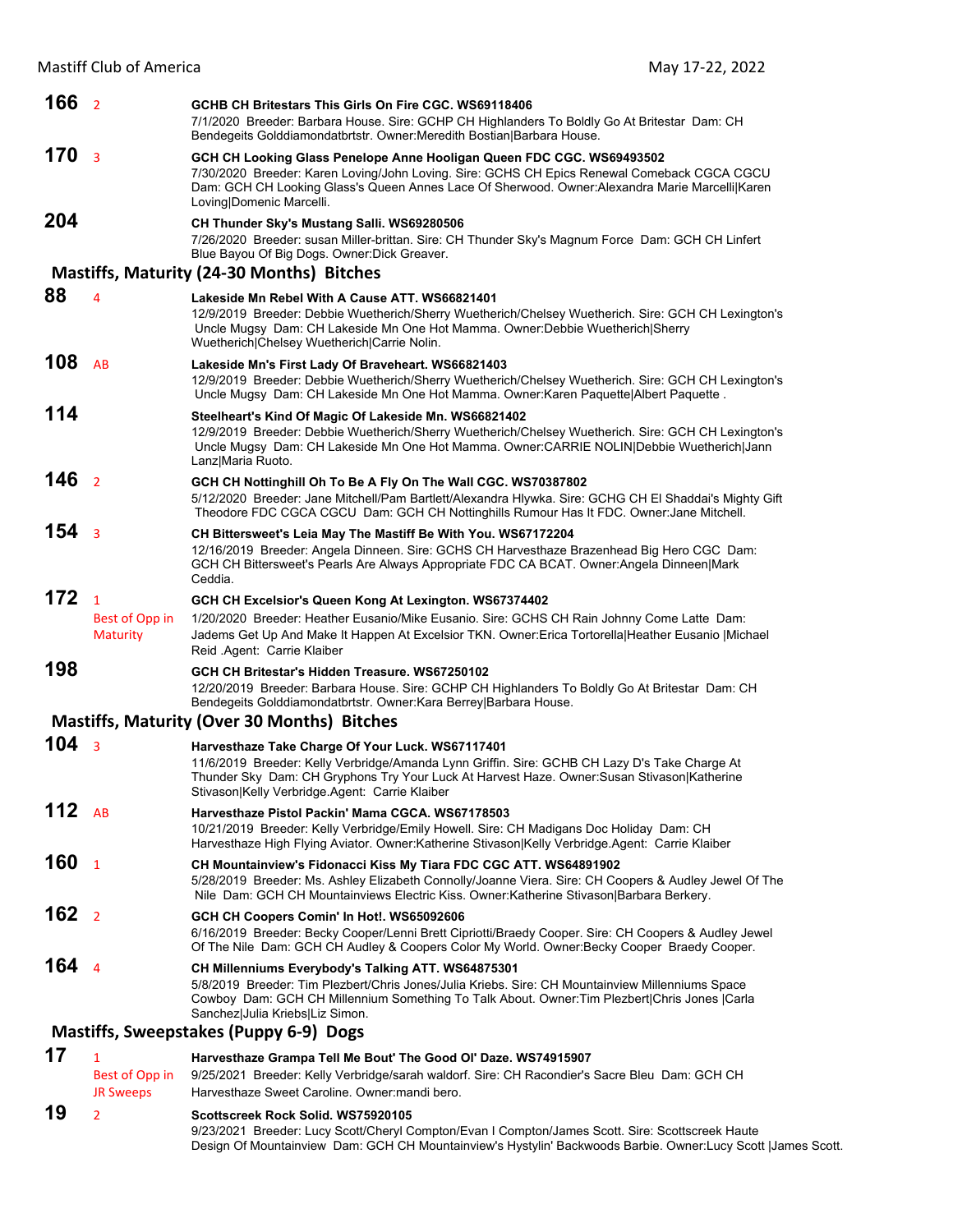| 21 | 3                                                                                                                       | Harvesthaze Fergus Of The Sand Dunes. WS74915901<br>9/25/2021 Breeder: Kelly Verbridge/sarah waldorf. Sire: CH Racondier's Sacre Bleu Dam: GCH CH                                                                                                                                                        |  |  |  |
|----|-------------------------------------------------------------------------------------------------------------------------|----------------------------------------------------------------------------------------------------------------------------------------------------------------------------------------------------------------------------------------------------------------------------------------------------------|--|--|--|
|    | Harvesthaze Sweet Caroline. Owner:Sarah Chaires Kelly Verbridge. Jaime Scott<br>Mastiffs, Sweepstakes (Puppy 9-12) Dogs |                                                                                                                                                                                                                                                                                                          |  |  |  |
| 25 |                                                                                                                         | Epics Hrothgar Long Walk To Freedom. WS73921401<br>8/16/2021 Breeder: Traci McKeown-Weaver. Sire: GCHS CH Epics Renewal Comeback CGCA CGCU<br>Dam: GCH CH Hrothgars R3 The Color Purple At Green Meadow. Owner:Lisa Armstrong Keith Kimbrough                                                            |  |  |  |
| 27 | $\overline{2}$                                                                                                          | Eastwind's Let's Get Ready To Rumble. WS73521206<br>7/10/2021 Breeder: Karen Loving/John Loving. Sire: GCHP CH Eastwinds Float Like A Butterfly Sting Like<br>A Bee CGCA Dam: GCH CH Looking Glasses Epic Winter Storms Morn. Owner:David Lieberth.Agent:<br>Carrie Klaiber                              |  |  |  |
| 29 | 4                                                                                                                       | Harvesthaze Sweet Treat. WS73145004<br>6/20/2021 Breeder: Kelly Verbridge. Sire: GCHB CH Looking Glass Epic Winter Thunder Of Sherwood<br>CGC TKN Dam: GCH CH Harvesthaze Blowin' It Out Of Da Orchard. Owner: Jennifer Cole Kelly Verbridge.                                                            |  |  |  |
| 31 |                                                                                                                         | Mnt Peak Van D The Power Of Poetry In Motion. WS75598602<br>7/26/2021 Breeder: Rebecca Galmish/Ruthann Snyder/Shannon Van Duren/Nick Van Duren. Sire: CH Iron<br>Hills Dark Side Of The Moon Dam: Van D's Thy Sweetness. Owner: Ruthann Snyder Dale Snyder.                                              |  |  |  |
| 53 | 1                                                                                                                       | Epics Rudy Toot Toot. WS73506402<br>7/3/2021 Breeder: Lisa Armstrong/Andra Armstrong. Sire: GCHS CH Epics Renewal Comeback CGCA<br>CGCU Dam: GCH CH Epics Whoa Nellie. Owner: Lisa Armstrong.                                                                                                            |  |  |  |
| 57 | 3                                                                                                                       | Sassenach Goldleaf's Therecanbeonly1 By Southport CGC. WS73396201<br>6/10/2021 Breeder: Barbie Fiorentino/Jann Lanz. Sire: GCHG CH Southports Oh Danny Boy Dam:<br>Goldleaf's Whose Bright Idea At Sassenach. Owner: Barbie Fiorentino Jann Lanz.                                                        |  |  |  |
|    |                                                                                                                         | Mastiffs, Sweepstakes (Puppy 12-15) Dogs                                                                                                                                                                                                                                                                 |  |  |  |
| 33 | $\overline{2}$                                                                                                          | Eyota's Indestructible. WS72723205<br>5/11/2021 Breeder: Tammy Kinkade. Sire: GCHG CH Sassenachs RD "Je Suis Prest" BN RI FDC CGC<br>Dam: Eyota's Let's Go Crazy. Owner:Tammy Dave Kinkade.Agent: Carrie Klaiber                                                                                         |  |  |  |
| 37 |                                                                                                                         | Kharismas Ridin' A Crazy Train. WS72520704<br>3/30/2021 Breeder: Karen Pettry/Alexandra Pettry. Sire: CH Epics It's My Line Dam: CH Kharismas Ain'T<br>No Mountain High Enough FDC. Owner: Josephine Brian Knust   Brian Knust.                                                                          |  |  |  |
| 39 | $\mathbf{1}$                                                                                                            | Epics Thunder Struck. WS72037106<br>2/26/2021 Breeder: Kati M Schweitzer. Sire: CH Epics It's My Line Dam: Impeccable's Ss Epic Design.<br>Owner:Lisa Armstrong.                                                                                                                                         |  |  |  |
| 41 | $\overline{4}$                                                                                                          | Eyota's Little Boy Blue. WS72723204<br>5/11/2021 Breeder: Tammy Kinkade. Sire: GCHG CH Sassenachs RD "Je Suis Prest" BN RI FDC CGC<br>Dam: Eyota's Let's Go Crazy. Owner:Lynette Dill Paul Dill Tammy Kinkade.                                                                                           |  |  |  |
| 65 |                                                                                                                         | Sterling Silver's White Tower A Dahl Masterpiece. WS72239604<br>3/24/2021 Breeder: Deborah Falvo/Valeska Johana Salinas/Nancy A Huether/Artemis Tsagarakis. Sire:<br>CH Dahls One For The Money BN RN CGC TKN Dam: GCH CH Tailcreek's Ripley Of Eastwind.<br>Owner:Allison Wyks Cheri Dahl.              |  |  |  |
| 73 | 3                                                                                                                       | Kharismas Half Baked With Peerless. WS72520703<br>3/30/2021 Breeder: Karen Pettry/Alexandra Pettry. Sire: CH Epics It's My Line Dam: CH Kharismas Ain'T<br>No Mountain High Enough FDC. Owner: Rashawn Crenshaw Julie Crenshaw Eden Crenshaw.                                                            |  |  |  |
|    |                                                                                                                         | Mastiffs, Sweepstakes (Puppy 15-18) Dogs                                                                                                                                                                                                                                                                 |  |  |  |
| 43 |                                                                                                                         | Azzaretto's Mighty Fast Car!. WS71653402<br>1/23/2021 Breeder: Lexus azzaretto/Phillip Azzaretto/Kelly Verbridge. Sire: GCHG CH El Shaddai's Mighty<br>Gift Theodore FDC CGCA CGCU Dam: GCH CH Harvesthaze Pretty Girl Zena CGC. Owner: TIM<br>SHARON BAKER   philip azzaretto Agent: Carrie Klaiber     |  |  |  |
| 45 |                                                                                                                         | Rain Our Pride & Joy. WS71827603<br>2/9/2021 Breeder: Steve Smith. Sire: Stonehavens The King Is In The Building Dam: Rain Because The<br>Rain Dont Mind. Owner: Nikki Czehut  Mike Sanzick.                                                                                                             |  |  |  |
| 47 | AB                                                                                                                      | Goldleaf's I'M Batman. WS71903201<br>2/8/2021 Breeder: Maria Ruoto/Carrie Nolin/Jann Lanz. Sire: GCHS CH Harvesthaze Brazenhead Big<br>Hero CGC Dam: CH Goldleaf's Leader Of The Pack. Owner: Jann Lanz Maria Ruoto Jodi LaBombard.                                                                      |  |  |  |
| 49 |                                                                                                                         | Harvesthaze's Notorious Big Poppa CGC. WS71653403<br>1/23/2021 Breeder: Lexus azzaretto/Phillip Azzaretto/Kelly Verbridge. Sire: GCHG CH El Shaddai's Mighty<br>Gift Theodore FDC CGCA CGCU Dam: GCH CH Harvesthaze Pretty Girl Zena CGC. Owner: Jaclyn Cook<br> Philip Azzaretto .Agent: Carrie Klaiber |  |  |  |
| 59 |                                                                                                                         | Leodess' Noble Philosopher. WS72137504<br>12/15/2020 Breeder: Lisa L Gynn. Sire: GCH CH Laurel's Crown Fit For A Noble Dam: CH Leodess' Into<br>The Mystic. Owner: Lisa Gynn.                                                                                                                            |  |  |  |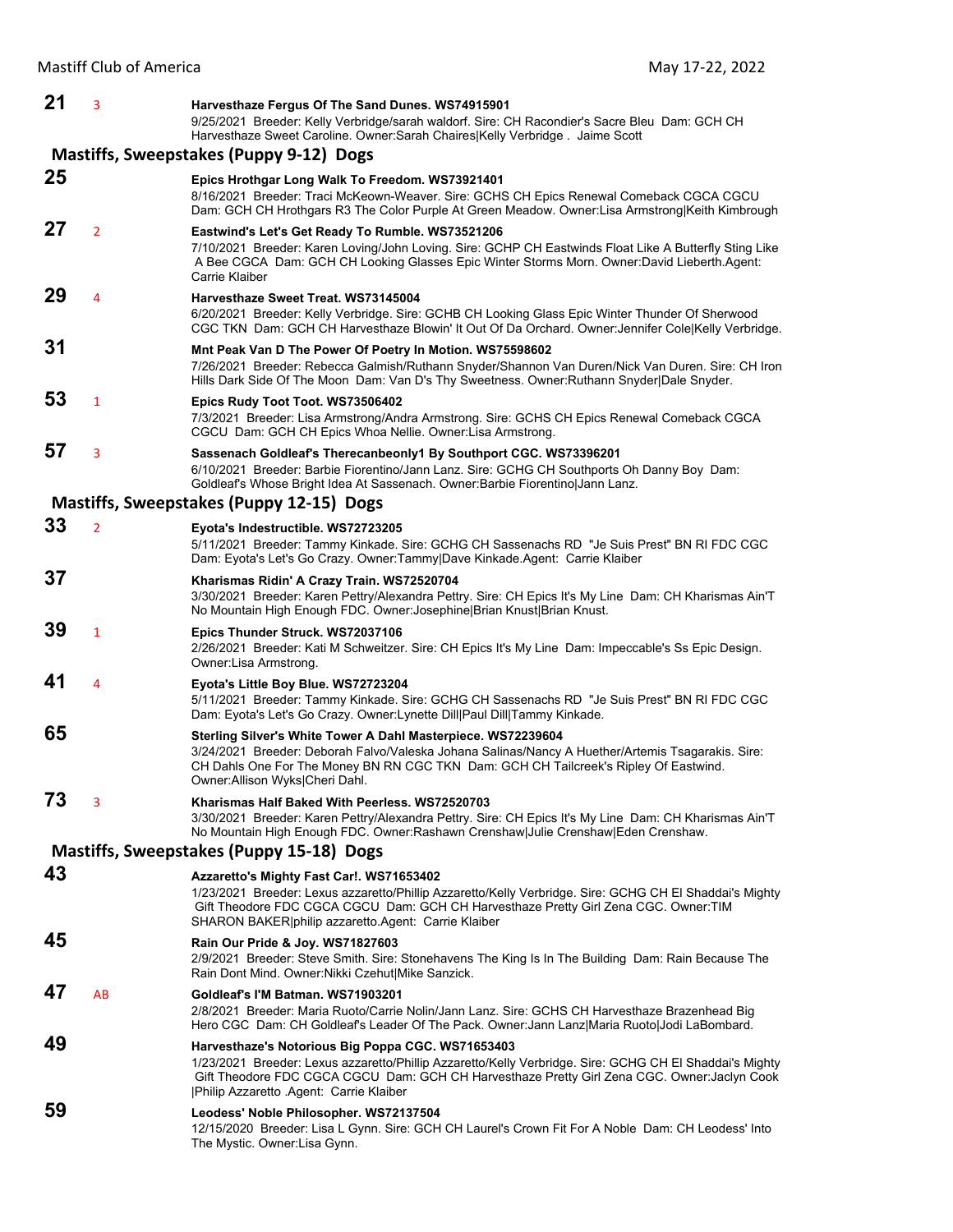Mastiff Club of America May 17-22, 2022

| 63  |                                            | Goldleaf's Follow My Lead. WS71903202<br>2/8/2021 Breeder: Maria Ruoto/Carrie Nolin/Jann Lanz. Sire: GCHS CH Harvesthaze Brazenhead Big<br>Hero CGC Dam: CH Goldleaf's Leader Of The Pack. Owner: Jann Lanz Maria Ruoto Jodi LaBombard.                                                            |
|-----|--------------------------------------------|----------------------------------------------------------------------------------------------------------------------------------------------------------------------------------------------------------------------------------------------------------------------------------------------------|
| 99  | 3                                          | CH Collinswall R3 Both Barrels Loaded. WS72537005<br>1/16/2021 Breeder: Timothy A Collins/Ashley X Wall. Sire: GCHB CH R3 This Ain't My First Rodeo From<br>Jadem Dam: GCH CH Grangeview Hidden Secret. Owner: Tim Collins Nico Tomacelli Tim Pearson. Agent:<br>Rowan Baggenstos                  |
| 121 |                                            | CH Thunder Sky's Charlie Brown. WS70877102<br>12/17/2020 Breeder: Richard Greaver/Karin Weseloh/Mary Greaver/Marissa Weseloh. Sire: CH Thunder<br>Sky's Exponential Power Dam: CH Whispering Oaks Random Mayhem CGCA TKN. Owner:Dick Mary<br>Greaver Mary Greaver.                                 |
| 125 |                                            | CH Cavehill's Feudin Banjo FDC. WS71313606<br>12/2/2020 Breeder: Matthew Hess/Laura Watson. Sire: CH Pendragon Sherlok Of Man Nik Dam: CH<br>Hess' Country I Saw The Light. Owner: Matt Hess.                                                                                                      |
| 129 | $\overline{4}$                             | CH Brazenhead I'M A Believer From Goldleaf. WS71903203<br>2/8/2021 Breeder: Maria Ruoto/Carrie Nolin/Jann Lanz. Sire: GCHS CH Harvesthaze Brazenhead Big<br>Hero CGC Dam: CH Goldleaf's Leader Of The Pack. Owner Mitzi Walters.                                                                   |
| 137 | $\overline{1}$<br><b>Best in Sweeps SR</b> | GCH CH R3 Two Wraps And A Hooey. WS71104801<br>12/7/2020 Breeder: Tim Pearson/Susan Pearson. Sire: GCHB CH R3 This Ain't My First Rodeo From<br>Jadem Dam: GCHG CH R3 Just Like You Only Prettier. Owner: Tim Pearson Susan Pearson. Agent:<br>Rowan Baggenstos                                    |
| 171 | $\overline{2}$                             | CH R3 Collinswall Loaded For Bear, WS71104802<br>12/7/2020 Breeder: Tim Pearson/Susan Pearson. Sire: GCHB CH R3 This Ain't My First Rodeo From<br>Jadem Dam: GCHG CH R3 Just Like You Only Prettier. Owner: Tim Collins Ashley Wall Tim Pearson Susan<br>Pearson Agent: Rowan Baggenstos           |
|     |                                            | Mastiffs, Sweepstakes (Puppy 6-9) Bitches                                                                                                                                                                                                                                                          |
| 22  | 3                                          | Epics Lean On Me. WS74839301<br>11/11/2021 Breeder: Lisa Armstrong/Andra Armstrong. Sire: CH Epics It's My Line Dam: Epics Don'T<br>Take Your Luv 2 Town. Owner: Lisa Armstrong.                                                                                                                   |
| 24  | $\overline{4}$                             | Beowulfs-Clearprestige Something'Sinthewayshemoves. WS74061906<br>9/4/2021 Breeder: Susann Everett. Sire: Beowulfs Guardian Dam: Beowulfs Bridging The Divide.<br>Owner: Brian and Gina Clear.                                                                                                     |
| 26  | AB                                         | Scottscreek Gypsy Heart. WS75920102<br>9/23/2021 Breeder: Lucy Scott / Cheryl Compton / Evan I Compton / James Scott / Sire: Scottscreek<br>Haute Design Of Mountainview Dam: GCH CH Mountainview's Hystylin' Backwoods Barbie. Owner: Lucy<br>Scott  James Scott.                                 |
| 28  | $\mathbf{1}$                               | Looking Glass Upsy Daisy In Sherwood. WS74716504<br>9/13/2021 Breeder: Karen Loving/John Loving. Sire: CH Creekside's Doc Beauregard Unscripted At<br>Sherwood Dam: GCH CH Looking Glass's Queen Annes Lace Of Sherwood. Owner: Karen Loving Wendy Puckett.                                        |
| 30  | AB                                         | Sassenach's Magic Lights At Fidonacci. WS74100901<br>8/28/2021 Breeder: Barbie Fiorentino. Sire: CH Fidonacci Gatehouse Magic Bus FDC ATT Dam:<br>Sassenachs Classic Flavor CGC. Owner: Katherine Stivason Michael Stivason Karen Soell.                                                           |
| 32  |                                            | J&P K9 Queen With All That Jazz. WS73836106<br>8/21/2021 Breeder: Patricia Vargas. Sire: GCHB CH Verteshegyi Genius FDC CA CGC Dam: J&P K9<br>Princess Piper CA CGC. Owner: Patty Vargas.                                                                                                          |
| 92  | $\overline{2}$                             | Scottscreek Knotty Blonde. WS75920101<br>9/23/2021 Breeder: Lucy Scott / Cheryl Compton / Evan I Compton / James Scott / . Sire: Scottscreek<br>Haute Design Of Mountainview Dam: GCH CH Mountainview's Hystylin' Backwoods Barbie. Owner: Lucy<br>Scott   James Scott.                            |
|     |                                            | Mastiffs, Sweepstakes (Puppy 9-12) Bitches                                                                                                                                                                                                                                                         |
| 34  |                                            | Rain Acorn Hills Collaboration, WS73736101<br>6/7/2021 Breeder: Steve Smith. Sire: CH Acorn Hills Nite To Remember Dam: CH Rain Blame It On The<br>Rain. Owner: steve smith. Agent: Dick Greaver                                                                                                   |
| 36  | $\overline{2}$                             | Looking Glass Lady Millicent Of Lake Murray. WS73521212<br>7/10/2021 Breeder: Karen Loving/John Loving. Sire: GCHP CH Eastwinds Float Like A Butterfly Sting Like<br>A Bee CGCA Dam: GCH CH Looking Glasses Epic Winter Storms Morn. Owner: John and Karen<br>Loving Michelle Martin. Sherry Deans |
| 38  |                                            | Harvesthaze. Sweetmelody Coming From The Orchard. WS73145006<br>6/20/2021 Breeder: Kelly Verbridge. Sire: GCHB CH Looking Glass Epic Winter Thunder Of Sherwood<br>CGC TKN Dam: GCH CH Harvesthaze Blowin' It Out Of Da Orchard. Owner: Kelly Verbridge Debbie Waterstraat.                        |
| 40  | 3                                          | Suvi's Truth In Tradition With Lazyd. WS73299210<br>6/18/2021 Breeder: susan Miller-brittan. Sire: GCHB CH Thunder Sky's Cache Of Gold BN RN Dam: GCH<br>CH Linfert Blue Bayou Of Big Dogs. Owner:susan miller victoria willhite nancy walker.                                                     |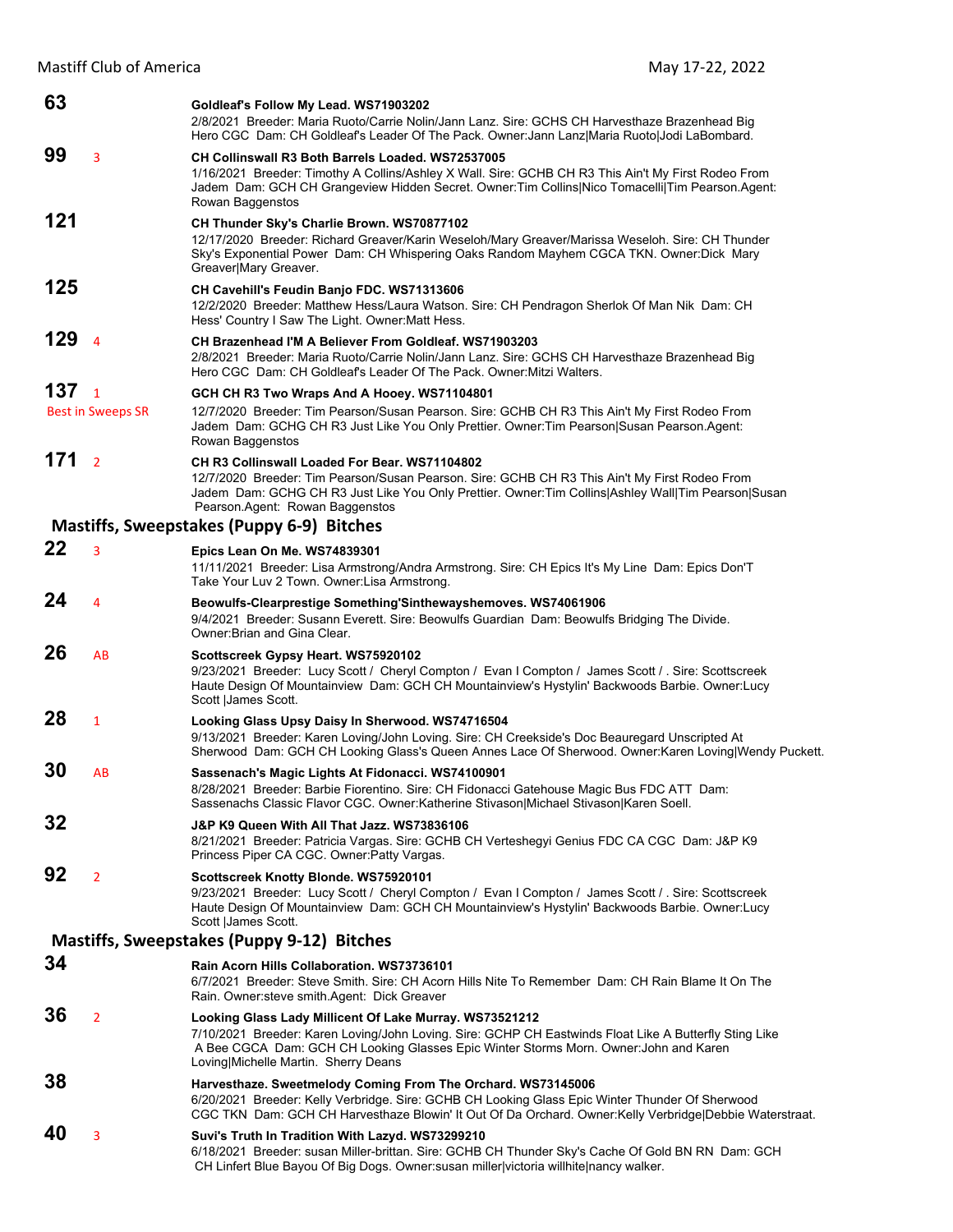Mastiff Club of America Mathematic May 17-22, 2022

| 42                    |                          | Thunder Sky Lazy D At Last @ Kinsmen. WS73299201<br>6/18/2021 Breeder: susan miller-brittan. Sire: GCHB CH Thunder Sky's Cache Of Gold BN RN Dam: GCH<br>CH Linfert Blue Bayou Of Big Dogs. Owner: Mary Lynn Speer   Richard Greaver   Nancy Walker.                            |
|-----------------------|--------------------------|---------------------------------------------------------------------------------------------------------------------------------------------------------------------------------------------------------------------------------------------------------------------------------|
| 44                    |                          | Hrothgars Harley Quinn. WS73921402<br>8/16/2021 Breeder: Traci McKeown-Weaver. Sire: GCHS CH Epics Renewal Comeback CGCA CGCU<br>Dam: GCH CH Hrothgars R3 The Color Purple At Green Meadow. Owner: McKenzie Hummel Traci<br>McKeown-Weaver.                                     |
| 46                    | $\mathbf{1}$             | Harvesthaze Good Golly Miss Molly At Windward. WS73145001                                                                                                                                                                                                                       |
|                       | <b>Best in Sweeps JR</b> | 6/20/2021 Breeder: kelly verbridge. Sire: GCHB CH Looking Glass Epic Winter Thunder Of Sherwood                                                                                                                                                                                 |
| <b>Best in Sweeps</b> |                          | CGC TKN Dam: GCH CH Harvesthaze Blowin' It Out Of Da Orchard. Owner: Beverly Ward Kelly<br>Verbridge Agent: Carrie Klaiber                                                                                                                                                      |
| 48                    |                          | Coopers Accidentally On Purpose. WS75125104<br>7/5/2021 Breeder: Becky Cooper/Braedy Cooper. Sire: CH Coopers & Audley Jewel Of The Nile Dam:<br>GCH CH Audley & Coopers Color My World. Owner: Becky Cooper Braedy Cooper Braedy Cooper.                                       |
| 50                    |                          | Hrothgars Comin In Hot At Nottinghills. WS73921403<br>8/16/2021 Breeder: Traci McKeown-Weaver. Sire: GCHS CH Epics Renewal Comeback CGCA CGCU<br>Dam: GCH CH Hrothgars R3 The Color Purple At Green Meadow. Owner: Jane Mitchell Traci Weaver.                                  |
| 84                    |                          | Hrothgars Remember My Name. WS73921301<br>8/17/2021 Breeder: Traci McKeown-Weaver/Colleen R Winslow/Tim Pearson. Sire: CH Epics It's My Line<br>Dam: GCH CH Hrothgars R3 Hold Yer Horses. Owner: Traci McKeownWeaver.                                                           |
| 100                   | $\overline{4}$           | Epics Mardi Gras. WS73506401<br>7/3/2021 Breeder: Lisa Armstrong/Andra Armstrong. Sire: GCHS CH Epics Renewal Comeback CGCA<br>CGCU Dam: GCH CH Epics Whoa Nellie. Owner: Lisa Armstrong.                                                                                       |
|                       |                          | Mastiffs, Sweepstakes (Puppy 12-15) Bitches                                                                                                                                                                                                                                     |
| 52                    |                          | Kharismas Ain'T No River Wide Enough. WS72520702                                                                                                                                                                                                                                |
|                       |                          | 3/30/2021 Breeder: Karen Pettry/Alexandra Pettry. Sire: CH Epics It's My Line Dam: CH Kharismas Ain'T<br>No Mountain High Enough FDC. Owner: Karen Pettry Jessica Pettry.                                                                                                       |
| 54                    | 4                        | Hickory Creek's Gypsy Hazel Lady. WS72241203<br>3/31/2021 Breeder: Todd N Baughman/Monica L Baughman. Sire: GCH CH Clover Valley's Part The Seas<br>Moses Dam: GCH CH Hickory Creek's Dark Hunter Demon Simi. Owner: Rebecca Baughman Monica<br>Baughman. Amber Weiler          |
| 56                    | 3                        | Eagle Clan's Listen To Me At Silver Sky. WS72224501<br>3/8/2021 Breeder: Heather Moore/Brian Moore. Sire: GCHS CH Southports Ours Is The Fury Dam: Eagle<br>Clan's Lady Luck Of Las Vegas. Owner: Heather Moore Brian Moore Lorrie Loomis.                                      |
| 58                    | AB                       | Magnum's R3 Ain't No Sunshine When You're Gone. WS72931202<br>5/5/2021 Breeder: Rachel Diller. Sire: GCH CH R3 Mighty Young Gun FDC ATT Dam: CH Thousand Oaks<br>Rendezvous In The Rockies. Owner:Rachel L Diller Tim Pearson Susan Pearson.                                    |
| 62                    | $\overline{2}$           | Kharisma Avalon's Belle Meade, WS72520705<br>3/30/2021 Breeder: Karen Pettry/Alexandra Pettry. Sire: CH Epics It's My Line Dam: CH Kharismas Ain'T<br>No Mountain High Enough FDC. Owner:Catherine Zavoras.Agent: Carrie Klaiber                                                |
| Ⴘჾ                    |                          | Kharismas It Wasn'T Me. WS72520701<br>3/30/2021 Breeder: Karen Pettry/Alexandra Pettry. Sire: CH Epics It's My Line Dam: CH Kharismas Ain'T<br>No Mountain High Enough FDC. Owner: Karen Pettry Alexandra Pettry.                                                               |
| 148                   | $\mathbf{1}$             | Linferts Expensive Taste For SuVi. WS73587501<br>4/29/2021 Breeder: Martha Linfert/Don Linfert/Michael Reid/Heather Reid. Sire: GCHG CH Jadems Oliver<br>Twist Dam: Linfert's Caledonia Dreaming. Owner: susan miller victoria willhite marti linfert.                          |
|                       |                          | Mastiffs, Sweepstakes (Puppy 15-18) Bitches                                                                                                                                                                                                                                     |
| 64                    | $\mathbf{1}$             | R3 Collinswall Stay In Your Lane. WS72537003                                                                                                                                                                                                                                    |
|                       |                          | 1/16/2021 Breeder: Timothy A Collins/Ashley X Wall. Sire: GCHB CH R3 This Ain't My First Rodeo From<br>Jadem Dam: GCH CH Grangeview Hidden Secret. Owner: Tim Pearson Susan Pearson.Agent: Rowan<br>Baggenstos                                                                  |
| 66                    | $\overline{2}$           | Cavehill's One For The Money At Luper'S. WS71313603<br>12/2/2020 Breeder: Matthew Hess/Laura Watson. Sire: CH Pendragon Sherlok Of Man Nik Dam: CH<br>Hess' Country I Saw The Light. Owner: Cynthia Luper. Agent: Matt Hess                                                     |
| 68                    |                          | Lakeside Mn Some Like It Hot. WS71646201<br>2/4/2021 Breeder: Debbie Wuetherich/Sherry Wuetherich/Chelsey Wuetherich. Sire: GCH CH Lexington's<br>Uncle Mugsy Dam: CH Lakeside Mn One Hot Mamma. Owner: Debbie Wuetherich Chelsey<br>Wuetherich Sherry Wuetherich Carrie Nolin. |
| 72                    | 4                        | Cavehill's Put Up Or Shut Up. WS71313602<br>12/2/2020 Breeder: Matthew Hess/Laura Watson. Sire: CH Pendragon Sherlok Of Man Nik Dam: CH<br>Hess' Country I Saw The Light. Owner: Sarah Yandell. Agent: Matt Hess                                                                |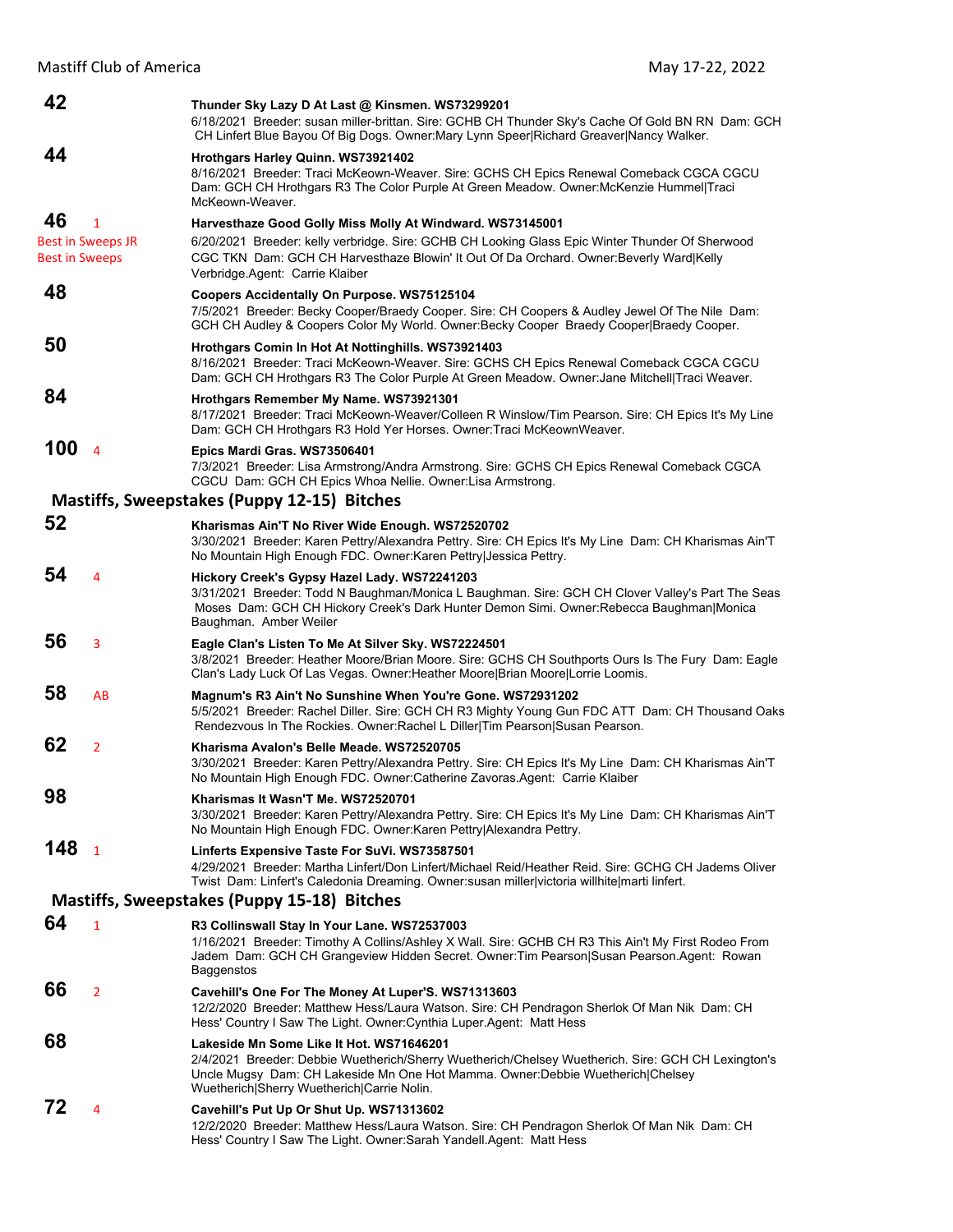| 76  | 3                                                   | Excelsior's Sweet Citrus Preserve, WS71634606<br>2/10/2021 Breeder: Heather Eusanio/Michael Eusanio/Erica Tortorella. Sire: GCHS CH Rain Johnny<br>Come Latte Dam: CH Deez I Want It Now At Excelsior. Owner: Bethann Lynch   Heather Eusanio . Agent:<br>Carrie Klaiber                                                                              |
|-----|-----------------------------------------------------|-------------------------------------------------------------------------------------------------------------------------------------------------------------------------------------------------------------------------------------------------------------------------------------------------------------------------------------------------------|
| 78  |                                                     | Cedarbrook Deez She Caught Me By Surprize. WS71541201<br>2/6/2021 Breeder: Leigh Sweasy/Neal Sweasy. Sire: Sir Winston Churchill Downs Of Cedarbrook Dam:<br>Cedarbrook Grand Temple Abby. Owner: Aura Niko Hagan Neil Sweasy.                                                                                                                        |
| 80  |                                                     | Pantheon Acres Gold Medalist. WS70894802<br>11/24/2020 Breeder: Erika Wepner/Brandon Buzzell. Sire: CH Fireside Not Just A Pretty Face At<br>Pantheon Dam: Pantheon Acres Chanel No. 5. Owner: Erika Wepner Brandon L Buzzell.                                                                                                                        |
| 90  | AB                                                  | Leodess' Noble Highland Gypsy. WS72137501<br>12/15/2020 Breeder: Lisa L Gynn. Sire: GCH CH Laurel's Crown Fit For A Noble Dam: CH Leodess' Into<br>The Mystic. Owner: Lisa Gynn.                                                                                                                                                                      |
| 184 |                                                     | CH Thunder Sky's Peppermint Patti. WS70877101<br>12/17/2020 Breeder: Richard Greaver/Karin Weseloh/Mary Greaver/Marissa Weseloh. Sire: CH Thunder<br>Sky's Exponential Power Dam: CH Whispering Oaks Random Mayhem CGCA TKN. Owner: Dick<br>Greaver Mary Greaver.                                                                                     |
|     |                                                     | <b>Mastiffs, Sweepstakes (Veterans 6-8 Years) Dogs</b>                                                                                                                                                                                                                                                                                                |
| 77  | $\overline{2}$                                      | GCHP CH Highlanders To Boldly Go At Britestar. WS53642502<br>4/16/2016 Breeder: Stephanie Howells/Allen Howells/Joyce Vaughn/George Vaughn. Sire: CH Wildrose's<br>Music Man Dam: CH Highlanders Hearts Desire. Owner: Meredith Bostian   Barbara House.                                                                                              |
| 79  | 1                                                   | <b>GCHB CH Epics Mighty Hercules TKN. WS48458906</b><br>10/29/2014 Breeder: Lisa Kaye Armstrong. Sire: CH Epics First Journey Dam: CH Nittany's Little Miss<br>Beauty. Owner: Dustin J Finn Skylar Finn Lisa Armstrong.                                                                                                                               |
| 81  | 3                                                   | Black Creek Avalon's Sword Of Gideon, WS51945801<br>11/17/2015 Breeder: Sarah C Elkin. Sire: Black Creek's Bronco Dam: CH Black Creek's Gold Rush.<br>Owner:Catherine Zavoras Sarah Elkin.Agent: Carrie Klaiber                                                                                                                                       |
|     |                                                     | <b>Mastiffs, Sweepstakes (Veterans 8-10 Years) Dogs</b>                                                                                                                                                                                                                                                                                               |
| 83  | $\overline{2}$                                      | CH Leodess' Broadsided CA, WS47500904<br>5/5/2014 Breeder: Lisa L Gynn/Greg M Crusciel. Sire: CH Banyon's Dirty Ol' Man CA Dam: Leodess'<br>Mystical Muse. Owner:Lisa Gynn.                                                                                                                                                                           |
| 85  | 3                                                   | CH Goldleaf's Big Nugget. WS47269601<br>4/17/2014 Breeder: Jann Lanz/Mark Lanz. Sire: GCHP2 CH Goldleaf's Trouble Coming CGC Dam: CH<br>Goldleaf's Ever After. Owner: Jann Lanz Mark Lanz.                                                                                                                                                            |
|     |                                                     |                                                                                                                                                                                                                                                                                                                                                       |
| 87  | $\mathbf{1}$<br>Best of Opp in<br><b>Vet Sweeps</b> | CH Coopers & Audley Jewel Of The Nile. WS47835705<br>3/29/2014 Breeder: Becky Cooper/Lenni Brett Cipriotti/Nancy Spiller. Sire: CH Audley Farms Family Jules<br>Dam: GCH CH Cooperz Kaigans Hot Tamale. Owner: Becky Cooper Braedy Cooper   Braedy Cooper.                                                                                            |
|     |                                                     | Mastiffs, Sweepstakes (Veterans 6-8 Years) Bitches                                                                                                                                                                                                                                                                                                    |
| 128 | $\mathbf{1}$<br><b>Best in Vet</b>                  | GCH CH Millennium Something To Talk About. WS50523501<br>5/9/2015 Breeder: Tim Plezbert/Chris Jones. Sire: GCHS CH Rockee Top Gatehouse So I Ride RN                                                                                                                                                                                                  |
| 130 | <b>Sweeps</b><br>4                                  | Dam: CH Millenniums Moonshadow. Owner: Tim Plezbert Chris Jones   Julia Kriebs.<br>GCH CH Audley & Coopers Color My World. WS50469102<br>5/12/2015 Breeder: Nancy Spiller/Becky Cooper. Sire: CH Coopers & Audley Jewel Of The Nile Dam: CH                                                                                                           |
| 132 | $\overline{2}$                                      | Audley Farms Look 'N' Good Darleen. Owner: Becky Cooper Braedy Cooper Braedy Cooper.<br>GCHG CH R3 Just Like You Only Prettier. WS51783401<br>9/1/2015 Breeder: Laura Olsen/Tim Pearson/Susan Pearson. Sire: GCHS CH Rainy Days Eight Second<br>Ride CGCA Dam: Stonehavens Sound The Alarm. Owner: Tim Pearson Susan Pearson. Agent: Rowan Baggenstos |
| 134 | $\overline{\mathbf{3}}$                             | GCH CH Epics Farmer Baby. WS53656301<br>4/4/2016 Breeder: Lisa Kaye Armstrong/Trent Armstrong. Sire: GCH CH Eastwinds Ivory Touche Dam:<br>GCH CH Epics Farmer Girl. Owner:Lisa Armstrong Trent Armstrong.                                                                                                                                            |
|     |                                                     | Mastiffs, Sweepstakes (Veterans 8-10 Years) Bitches                                                                                                                                                                                                                                                                                                   |
| 136 | $\overline{1}$                                      | Therecco Just For The Fun Ofit. WS47126001<br>12/15/2013 Breeder: Debra Eccles. Sire: CH His Majesty Mighty Joe Young Bearhill Dam: Therecco<br>Fantasy Fire Gemstone. Owner: Debra Eccles Jane Mitchell.                                                                                                                                             |
| 138 | $\overline{4}$                                      | GCHB CH Mountainview's I Put A Spell On You FDC CGCA ATT. WS45808804<br>10/31/2013 Breeder: Ms. Vera Hueg/Joanne Viera. Sire: GCH CH Harvest Haze's Bosco Newman The<br>Second CGC Dam: GCHB CH Mountainviews Kissa My Face Contessa. Owner: Katherine<br>Stivason Michael Stivason.                                                                  |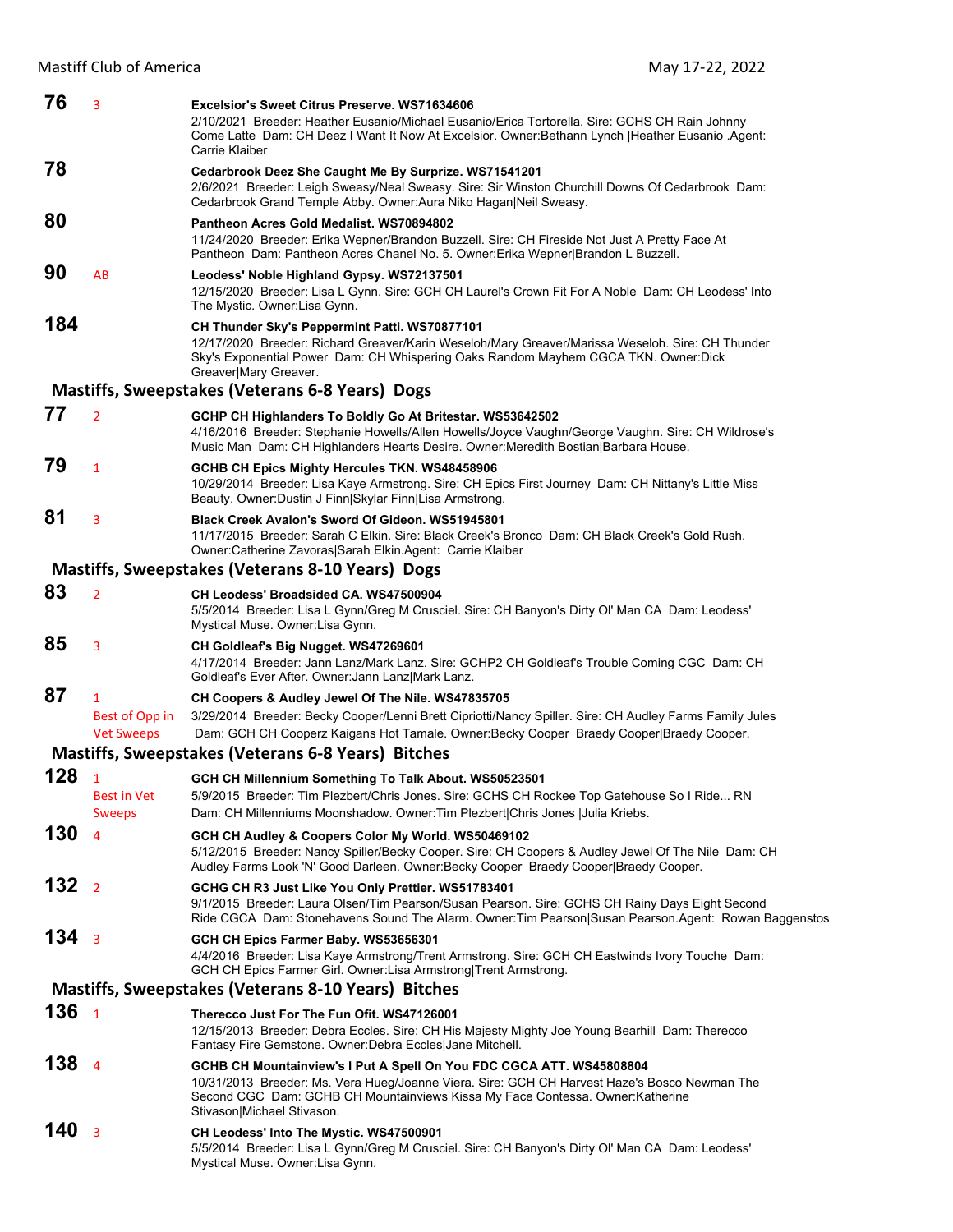**142** <sup>2</sup> **GCH CH Monastics Poetic Justice At Sunnydale BN RI THDN CGCA CGCU TKN ATT.**  4/5/2014 Breeder: Dorothy D Moore/Susan Wheeler. Sire: GCHB CH Thunder Sky's Cache Of Gold BN RN Dam: CH Asgard's Glory Faith And Honor Of Monastic. Owner:Jennifer Lambden|Dolly Moore|Susan Wheeler.Agent: Carrie Klaiber **Mastiffs, Puppy (6‐9 Months) Dogs 17** <sup>1</sup> **Harvesthaze Grampa Tell Me Bout' The Good Ol' Daze. WS74915907** 9/25/2021 Breeder: Kelly Verbridge/sarah waldorf. Sire: CH Racondier's Sacre Bleu Dam: GCH CH Harvesthaze Sweet Caroline. Owner:mandi bero. **19** <sup>2</sup> **Scottscreek Rock Solid. WS75920105** 9/23/2021 Breeder: Lucy Scott/Cheryl Compton/Evan I Compton/James Scott. Sire: Scottscreek Haute Design Of Mountainview Dam: GCH CH Mountainview's Hystylin' Backwoods Barbie. Owner:Lucy Scott |James Scott. **21** AB **Harvesthaze Fergus Of The Sand Dunes. WS74915901** 9/25/2021 Breeder: Kelly Verbridge/sarah waldorf. Sire: CH Racondier's Sacre Bleu Dam: GCH CH Harvesthaze Sweet Caroline. Owner:Sarah Chaires|Kelly Verbridge . Jaime Scott **23** <sup>3</sup> **Mountianview's Look What Gary Did. WS74226302** 9/23/2021 Breeder: Vera J Hueg/Joanne Viera. Sire: GCHG CH Fireside Lazyd What Would Gary Do CGC Dam: CH Mountainview's Kiss For "R" Friend. Owner:Mindy Redington|Vera Hueg. **Mastiffs, Puppy (9‐12 Months) Dogs 25** <sup>3</sup> **Epics Hrothgar Long Walk To Freedom. WS73921401** 8/16/2021 Breeder: Traci McKeown-Weaver. Sire: GCHS CH Epics Renewal Comeback CGCA CGCU Dam: GCH CH Hrothgars R3 The Color Purple At Green Meadow. Owner:Lisa Armstrong|Keith Kimbrough **27** <sup>1</sup> **Eastwind's Let's Get Ready To Rumble. WS73521206** 7/10/2021 Breeder: Karen Loving/John Loving. Sire: GCHP CH Eastwinds Float Like A Butterfly Sting Like A Bee CGCA Dam: GCH CH Looking Glasses Epic Winter Storms Morn. Owner:David Lieberth.Agent: Carrie Klaiber **29** <sup>2</sup> **Harvesthaze Sweet Treat. WS73145004** 6/20/2021 Breeder: Kelly Verbridge. Sire: GCHB CH Looking Glass Epic Winter Thunder Of Sherwood CGC TKN Dam: GCH CH Harvesthaze Blowin' It Out Of Da Orchard. Owner:Jennifer Cole|Kelly Verbridge. **31** <sup>4</sup> **Mnt Peak Van D The Power Of Poetry In Motion. WS75598602** 7/26/2021 Breeder: Rebecca Galmish/Ruthann Snyder/Shannon Van Duren/Nick Van Duren. Sire: CH Iron Hills Dark Side Of The Moon Dam: Van D's Thy Sweetness. Owner:Ruthann Snyder|Dale Snyder. **Mastiffs, 12‐15 Months Dogs 33** 2/R **Eyota's Indestructible. WS72723205** 5/11/2021 Breeder: Tammy Kinkade. Sire: GCHG CH Sassenachs RD "Je Suis Prest" BN RI FDC CGC Dam: Eyota's Let's Go Crazy. Owner:Tammy|Dave Kinkade.Agent: Carrie Klaiber **35** <sup>4</sup> **Hickory Creeks Where's Daddy Going To Sleep Kullen. WS72241208** 3/31/2021 Breeder: Todd N Baughman/Monica L Baughman. Sire: GCH CH Clover Valley's Part The Seas Moses Dam: GCH CH Hickory Creek's Dark Hunter Demon Simi. Owner:Amber Keeter|AJ Keeter|Monica Baughman. Elizabeth Salewasky **37 Kharismas Ridin' A Crazy Train. WS72520704** 3/30/2021 Breeder: Karen Pettry/Alexandra Pettry. Sire: CH Epics It's My Line Dam: CH Kharismas Ain'T No Mountain High Enough FDC. Owner:Josephine|Brian Knust|Brian Knust. **39** 1/W/BW **Epics Thunder Struck. WS72037106** 2/26/2021 Breeder: Kati M Schweitzer. Sire: CH Epics It's My Line Dam: Impeccable's Ss Epic Design. Owner:Lisa Armstrong. **41** <sup>3</sup> **Eyota's Little Boy Blue. WS72723204** 5/11/2021 Breeder: Tammy Kinkade. Sire: GCHG CH Sassenachs RD "Je Suis Prest" BN RI FDC CGC Dam: Eyota's Let's Go Crazy. Owner:Lynette Dill|Paul Dill|Tammy Kinkade. **Mastiffs, 15‐18 Months Dogs 43** <sup>1</sup> **Azzaretto's Mighty Fast Car!. WS71653402** 1/23/2021 Breeder: Lexus azzaretto/Phillip Azzaretto/Kelly Verbridge. Sire: GCHG CH El Shaddai's Mighty Gift Theodore FDC CGCA CGCU Dam: GCH CH Harvesthaze Pretty Girl Zena CGC. Owner:TIM SHARON BAKER|philip azzaretto.Agent: Carrie Klaiber **45** <sup>2</sup> **Rain Our Pride & Joy. WS71827603** 2/9/2021 Breeder: Steve Smith. Sire: Stonehavens The King Is In The Building Dam: Rain Because The Rain Dont Mind. Owner:Nikki Czehut|Mike Sanzick. **47** AB **Goldleaf's I'M Batman. WS71903201** 2/8/2021 Breeder: Maria Ruoto/Carrie Nolin/Jann Lanz. Sire: GCHS CH Harvesthaze Brazenhead Big Hero CGC Dam: CH Goldleaf's Leader Of The Pack. Owner:Jann Lanz|Maria Ruoto|Jodi LaBombard.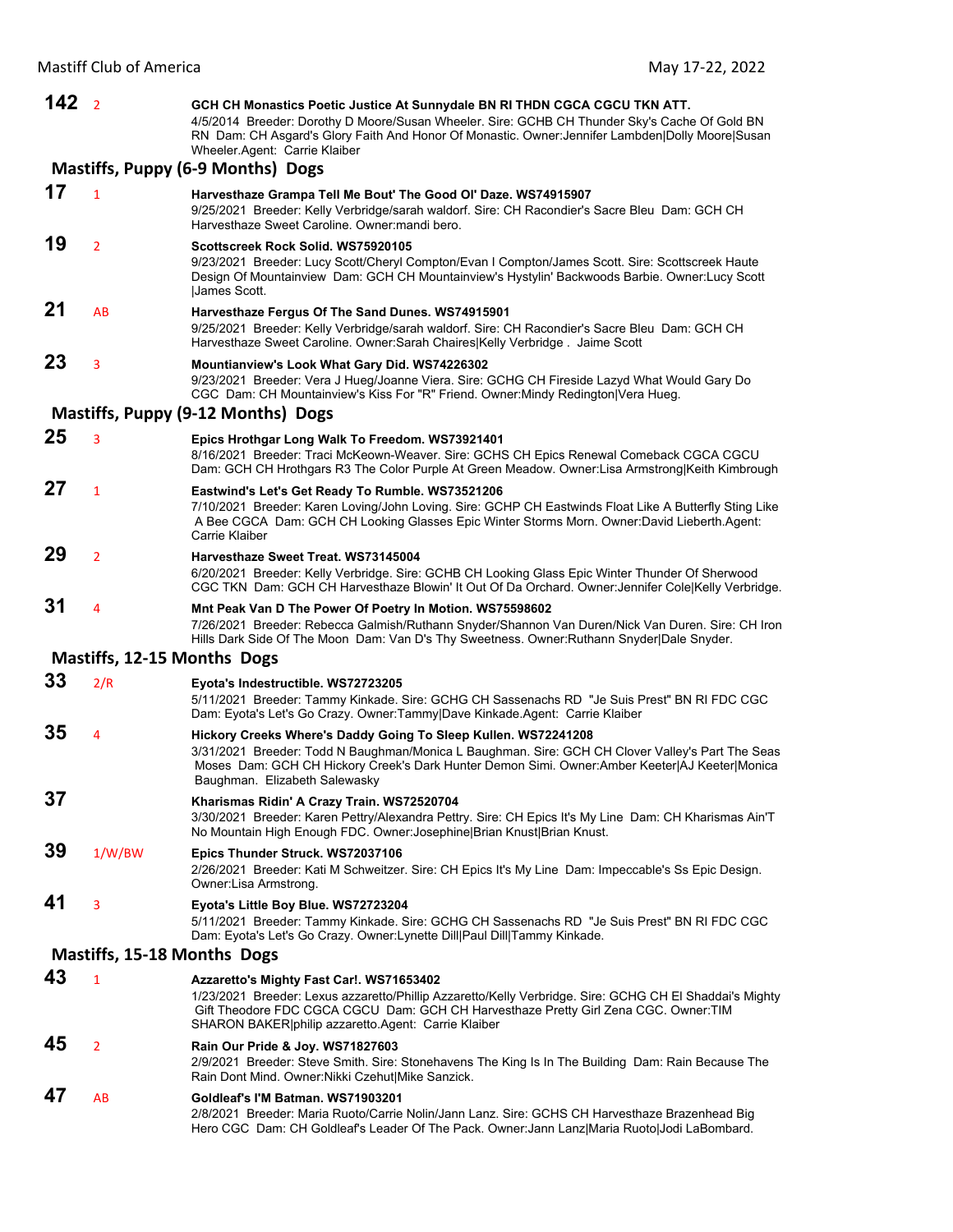| 49 | AB                                          | Harvesthaze's Notorious Big Poppa CGC. WS71653403<br>1/23/2021 Breeder: Lexus azzaretto/Phillip Azzaretto/Kelly Verbridge. Sire: GCHG CH El Shaddai's Mighty<br>Gift Theodore FDC CGCA CGCU Dam: GCH CH Harvesthaze Pretty Girl Zena CGC. Owner: Jaclyn Cook<br> Philip Azzaretto .Agent: Carrie Klaiber |  |  |  |
|----|---------------------------------------------|----------------------------------------------------------------------------------------------------------------------------------------------------------------------------------------------------------------------------------------------------------------------------------------------------------|--|--|--|
|    | <b>Mastiffs, Amateur Owner Handler Dogs</b> |                                                                                                                                                                                                                                                                                                          |  |  |  |
| 51 | $\mathbf{1}$                                | Halfmoon Ranch's I Am The Storm RN CGC. WS70966707<br>12/21/2020 Breeder: Mrs. Marilyn Jean Tebrugge/Mr. John Joseph Tebrugge. Sire: GCH CH Kharismas<br>Turned To The Dark Side Dam: Kharismas Precious Gift. Owner: Kim McFarlane.                                                                     |  |  |  |
|    |                                             | <b>Mastiffs, Bred-By-Exhibitor Dogs</b>                                                                                                                                                                                                                                                                  |  |  |  |
| 53 | $\overline{2}$                              | Epics Rudy Toot Toot. WS73506402<br>7/3/2021 Breeder: Lisa Armstrong/Andra Armstrong. Sire: GCHS CH Epics Renewal Comeback CGCA<br>CGCU Dam: GCH CH Epics Whoa Nellie. Owner: Lisa Armstrong.                                                                                                            |  |  |  |
| 57 | 3                                           | Sassenach Goldleaf's Therecanbeonly1 By Southport CGC. WS73396201<br>6/10/2021 Breeder: Barbie Fiorentino/Jann Lanz. Sire: GCHG CH Southports Oh Danny Boy Dam:<br>Goldleaf's Whose Bright Idea At Sassenach. Owner:Barbie Fiorentino Jann Lanz.                                                         |  |  |  |
| 59 | EX                                          | Leodess' Noble Philosopher. WS72137504<br>12/15/2020 Breeder: Lisa L Gynn. Sire: GCH CH Laurel's Crown Fit For A Noble Dam: CH Leodess' Into<br>The Mystic. Owner: Lisa Gynn.                                                                                                                            |  |  |  |
| 61 | AB                                          | Nightwatch Big Sky Granger. WS65736801<br>7/23/2018 Breeder: Mariah Hollister. Sire: GCHB CH Liberty Mtn's Master & Commander Dam: Beaumont<br>Nightwatch Beckons. Owner: Mariah Hollister.                                                                                                              |  |  |  |
| 63 | 1                                           | Goldleaf's Follow My Lead. WS71903202<br>2/8/2021 Breeder: Maria Ruoto/Carrie Nolin/Jann Lanz. Sire: GCHS CH Harvesthaze Brazenhead Big<br>Hero CGC Dam: CH Goldleaf's Leader Of The Pack. Owner: Jann Lanz Maria Ruoto Jodi LaBombard.                                                                  |  |  |  |
|    |                                             | <b>Mastiffs, American Bred Dogs</b>                                                                                                                                                                                                                                                                      |  |  |  |
| 65 |                                             | Sterling Silver's White Tower A Dahl Masterpiece. WS72239604<br>3/24/2021 Breeder: Deborah Falvo/Valeska Johana Salinas/Nancy A Huether/Artemis Tsagarakis. Sire:<br>CH Dahls One For The Money BN RN CGC TKN Dam: GCH CH Tailcreek's Ripley Of Eastwind.<br>Owner: Allison Wyks Cheri Dahl.             |  |  |  |
|    | <b>Mastiffs, Open Brindle Dogs</b>          |                                                                                                                                                                                                                                                                                                          |  |  |  |
| 71 | $\overline{2}$                              | Lakeside Mn Ny's Keeping America Great!. WS66821404<br>12/9/2019 Breeder: Debbie Wuetherich/Sherry Wuetherich/Chelsey Wuetherich. Sire: GCH CH Lexington's<br>Uncle Mugsy Dam: CH Lakeside Mn One Hot Mamma. Owner:Gabrielle Joseph Rick Joseph. Sherry<br>Wuetherich                                    |  |  |  |
| 73 | $\mathbf{1}$                                | Kharismas Half Baked With Peerless, WS72520703<br>3/30/2021 Breeder: Karen Pettry/Alexandra Pettry. Sire: CH Epics It's My Line Dam: CH Kharismas Ain'T<br>No Mountain High Enough FDC. Owner: Rashawn Crenshaw Julie Crenshaw Eden Crenshaw.                                                            |  |  |  |
|    | <b>Mastiffs, Open Fawn Dogs</b>             |                                                                                                                                                                                                                                                                                                          |  |  |  |
| 67 | $\overline{2}$                              | Looking Glass Cannons Roar. WS72145301<br>9/2/2020 Breeder: Karen Loving. Sire: CH Skamania Dusk To Dawn Dam: GCHB CH Looking Glass<br>Black Betty Of Kiokee. Owner: John and Karen Loving Neely VanAtter.                                                                                               |  |  |  |
| 75 | $\mathbf{1}$                                | Epics Wish You Were Here At Nittany. WS70158301<br>9/23/2020 Breeder: Lisa Armstrong/Andra Armstrong. Sire: GCHB CH Epics Mighty Hercules TKN Dam:<br>Epics Oh Darla. Owner: Dennis and Kirsten Ludwig Lisa Kaye Armstrong.                                                                              |  |  |  |
|    |                                             | Mastiffs, Puppy (6-9 Months) Bitches                                                                                                                                                                                                                                                                     |  |  |  |
| 22 | 4                                           | Epics Lean On Me. WS74839301<br>11/11/2021 Breeder: Lisa Armstrong/Andra Armstrong. Sire: CH Epics It's My Line Dam: Epics Don'T<br>Take Your Luv 2 Town. Owner:Lisa Armstrong.                                                                                                                          |  |  |  |
| 24 | 3                                           | Beowulfs-Clearprestige Something'Sinthewayshemoves. WS74061906<br>9/4/2021 Breeder: Susann Everett. Sire: Beowulfs Guardian Dam: Beowulfs Bridging The Divide.<br>Owner: Brian and Gina Clear.                                                                                                           |  |  |  |
| 26 | $\mathbf{1}$                                | Scottscreek Gypsy Heart. WS75920102<br>9/23/2021 Breeder: Lucy Scott / Cheryl Compton / Evan I Compton / James Scott / Sire: Scottscreek<br>Haute Design Of Mountainview Dam: GCH CH Mountainview's Hystylin' Backwoods Barbie. Owner:Lucy<br>Scott   James Scott.                                       |  |  |  |
| 28 |                                             | Looking Glass Upsy Daisy In Sherwood. WS74716504<br>9/13/2021 Breeder: Karen Loving/John Loving. Sire: CH Creekside's Doc Beauregard Unscripted At<br>Sherwood Dam: GCH CH Looking Glass's Queen Annes Lace Of Sherwood. Owner: Karen Loving Wendy Puckett.                                              |  |  |  |
| 30 | AB                                          | Sassenach's Magic Lights At Fidonacci. WS74100901<br>8/28/2021 Breeder: Barbie Fiorentino. Sire: CH Fidonacci Gatehouse Magic Bus FDC ATT Dam:<br>Sassenachs Classic Flavor CGC. Owner:Katherine Stivason Michael Stivason Karen Soell.                                                                  |  |  |  |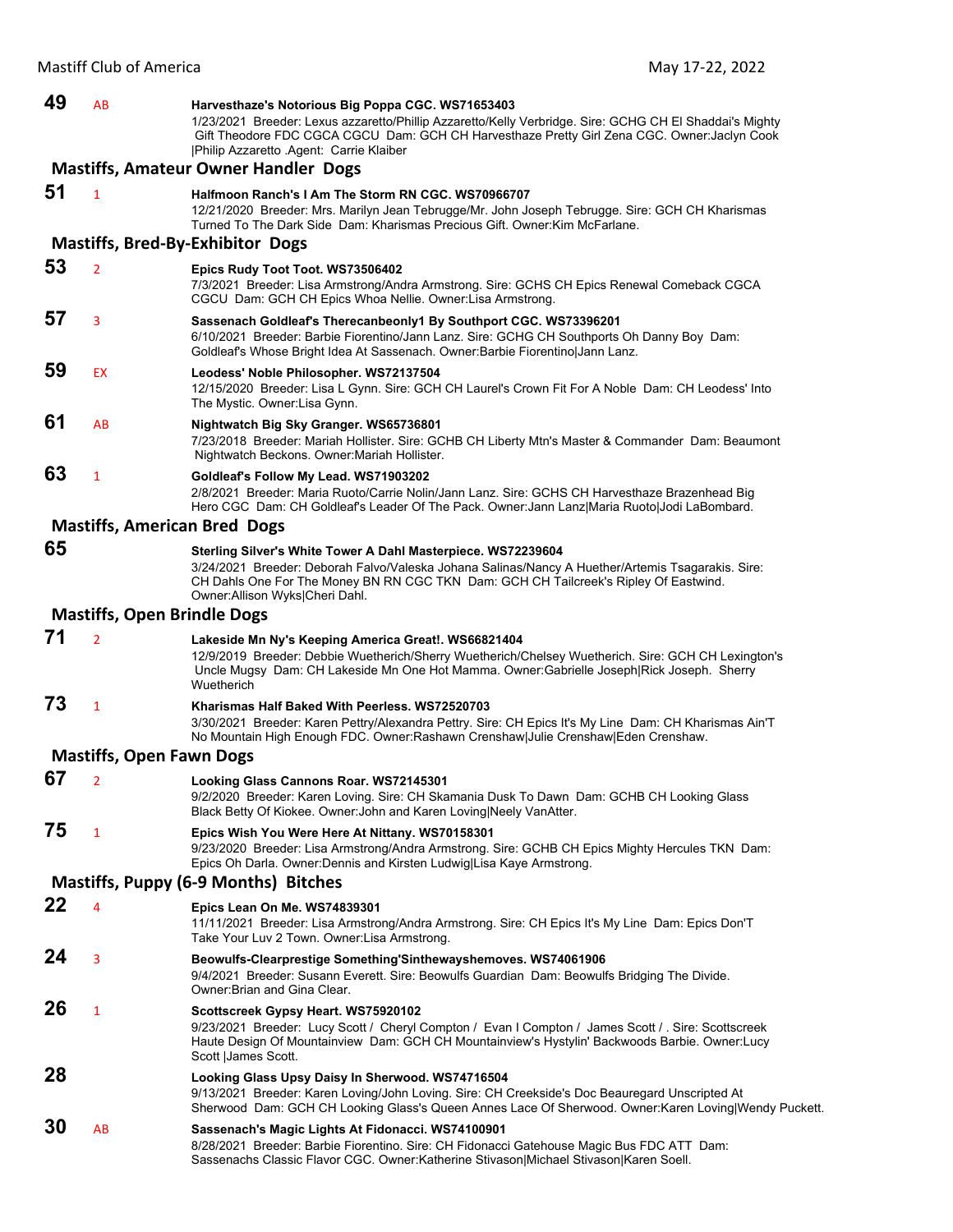| 32 | 2                      | J&P K9 Queen With All That Jazz. WS73836106<br>8/21/2021 Breeder: Patricia Vargas. Sire: GCHB CH Verteshegyi Genius FDC CA CGC Dam: J&P K9<br>Princess Piper CA CGC. Owner: Patty Vargas.                                                                                                          |
|----|------------------------|----------------------------------------------------------------------------------------------------------------------------------------------------------------------------------------------------------------------------------------------------------------------------------------------------|
|    |                        | Mastiffs, Puppy (9-12 Months) Bitches                                                                                                                                                                                                                                                              |
| 34 |                        | Rain Acorn Hills Collaboration. WS73736101<br>6/7/2021 Breeder: Steve Smith. Sire: CH Acorn Hills Nite To Remember Dam: CH Rain Blame It On The<br>Rain. Owner: steve smith. Agent: Dick Greaver                                                                                                   |
| 36 | 4                      | Looking Glass Lady Millicent Of Lake Murray. WS73521212<br>7/10/2021 Breeder: Karen Loving/John Loving. Sire: GCHP CH Eastwinds Float Like A Butterfly Sting Like<br>A Bee CGCA Dam: GCH CH Looking Glasses Epic Winter Storms Morn. Owner: John and Karen<br>Loving Michelle Martin. Sherry Deans |
| 38 | $\overline{2}$         | Harvesthaze. Sweetmelody Coming From The Orchard. WS73145006<br>6/20/2021 Breeder: Kelly Verbridge. Sire: GCHB CH Looking Glass Epic Winter Thunder Of Sherwood<br>CGC TKN Dam: GCH CH Harvesthaze Blowin' It Out Of Da Orchard. Owner: Kelly Verbridge Debbie<br>Waterstraat.                     |
| 40 |                        | Suvi's Truth In Tradition With Lazyd. WS73299210<br>6/18/2021 Breeder: susan Miller-brittan. Sire: GCHB CH Thunder Sky's Cache Of Gold BN RN Dam: GCH<br>CH Linfert Blue Bayou Of Big Dogs. Owner: susan miller victoria will hite nancy walker.                                                   |
| 42 | 3                      | Thunder Sky Lazy D At Last @ Kinsmen. WS73299201<br>6/18/2021 Breeder: susan miller-brittan. Sire: GCHB CH Thunder Sky's Cache Of Gold BN RN Dam: GCH<br>CH Linfert Blue Bayou Of Big Dogs. Owner: Mary Lynn Speer Richard Greaver Nancy Walker.                                                   |
| 44 |                        | Hrothgars Harley Quinn. WS73921402<br>8/16/2021 Breeder: Traci McKeown-Weaver. Sire: GCHS CH Epics Renewal Comeback CGCA CGCU<br>Dam: GCH CH Hrothgars R3 The Color Purple At Green Meadow. Owner: McKenzie Hummel Traci<br>McKeown-Weaver.                                                        |
| 46 | 1<br><b>Best Puppy</b> | Harvesthaze Good Golly Miss Molly At Windward. WS73145001<br>6/20/2021 Breeder: kelly verbridge. Sire: GCHB CH Looking Glass Epic Winter Thunder Of Sherwood<br>CGC TKN Dam: GCH CH Harvesthaze Blowin' It Out Of Da Orchard. Owner: Beverly Ward Kelly<br>Verbridge.Agent: Carrie Klaiber         |
| 48 | AB                     | Coopers Accidentally On Purpose. WS75125104<br>7/5/2021 Breeder: Becky Cooper/Braedy Cooper. Sire: CH Coopers & Audley Jewel Of The Nile Dam:<br>GCH CH Audley & Coopers Color My World. Owner: Becky Cooper Braedy Cooper Braedy Cooper.                                                          |
| 50 |                        | Hrothgars Comin In Hot At Nottinghills. WS73921403<br>8/16/2021 Breeder: Traci McKeown-Weaver. Sire: GCHS CH Epics Renewal Comeback CGCA CGCU<br>Dam: GCH CH Hrothgars R3 The Color Purple At Green Meadow. Owner: Jane Mitchell Traci Weaver.                                                     |
|    |                        | <b>Mastiffs, 12-15 Months Bitches</b>                                                                                                                                                                                                                                                              |
| 52 | 4                      | Kharismas Ain'T No River Wide Enough. WS72520702<br>3/30/2021 Breeder: Karen Pettry/Alexandra Pettry. Sire: CH Epics It's My Line Dam: CH Kharismas Ain'T<br>No Mountain High Enough FDC. Owner: Karen Pettry Jessica Pettry.                                                                      |
| 54 | 3                      | Hickory Creek's Gypsy Hazel Lady. WS72241203<br>3/31/2021 Breeder: Todd N Baughman/Monica L Baughman. Sire: GCH CH Clover Valley's Part The Seas<br>Moses Dam: GCH CH Hickory Creek's Dark Hunter Demon Simi. Owner:Rebecca Baughman Monica<br>Baughman. Amber Weiler                              |
| 56 |                        | Eagle Clan's Listen To Me At Silver Sky. WS72224501<br>3/8/2021 Breeder: Heather Moore/Brian Moore. Sire: GCHS CH Southports Ours Is The Fury Dam: Eagle<br>Clan's Lady Luck Of Las Vegas. Owner: Heather Moore Brian Moore Lorrie Loomis.                                                         |
| 58 | AB                     | Magnum's R3 Ain't No Sunshine When You're Gone. WS72931202<br>5/5/2021 Breeder: Rachel Diller. Sire: GCH CH R3 Mighty Young Gun FDC ATT Dam: CH Thousand Oaks<br>Rendezvous In The Rockies. Owner: Rachel L Diller Tim Pearson Susan Pearson.                                                      |
| 60 | $\overline{2}$         | Hickory Creek's Dark Hunter Demon Daughter Danger. WS72241201<br>3/31/2021 Breeder: Todd N Baughman/Monica L Baughman. Sire: GCH CH Clover Valley's Part The Seas<br>Moses Dam: GCH CH Hickory Creek's Dark Hunter Demon Simi. Owner: Monica Baughman Todd<br>Baughman.Agent: Elizabeth Salewsky   |
| 62 | $\mathbf{1}$           | Kharisma Avalon's Belle Meade. WS72520705<br>3/30/2021 Breeder: Karen Pettry/Alexandra Pettry. Sire: CH Epics It's My Line Dam: CH Kharismas Ain'T<br>No Mountain High Enough FDC. Owner: Catherine Zavoras. Agent: Carrie Klaiber                                                                 |
|    |                        | <b>Mastiffs, 15-18 Months Bitches</b>                                                                                                                                                                                                                                                              |
| 64 | 4                      | R3 Collinswall Stay In Your Lane. WS72537003                                                                                                                                                                                                                                                       |

1/16/2021 Breeder: Timothy A Collins/Ashley X Wall. Sire: GCHB CH R3 This Ain't My First Rodeo From Jadem Dam: GCH CH Grangeview Hidden Secret. Owner:Tim Pearson|Susan Pearson.Agent: Rowan Baggenstos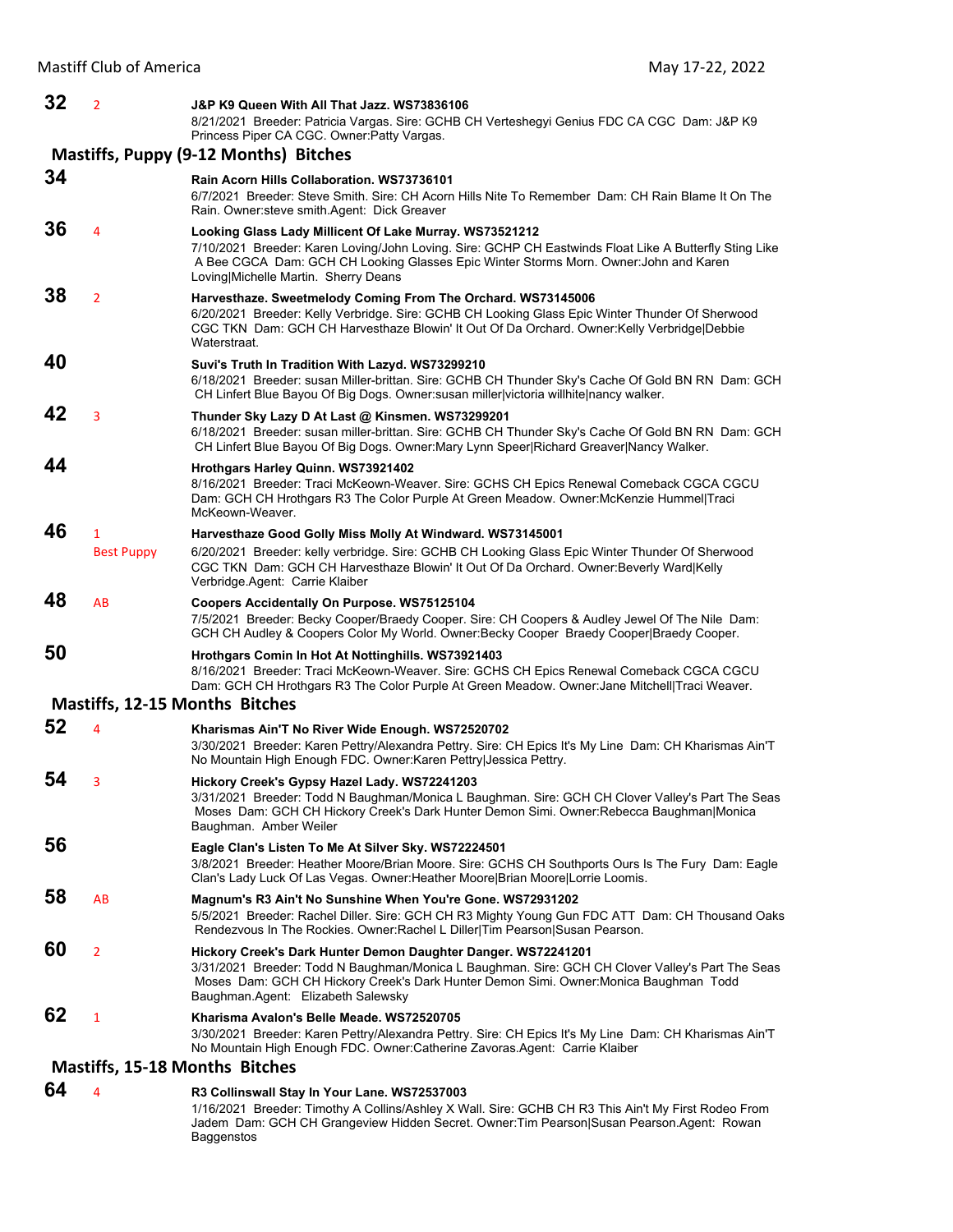Mastiff Club of America May 17-22, 2022

| 66       |                     | Cavehill's One For The Money At Luper'S. WS71313603<br>12/2/2020 Breeder: Matthew Hess/Laura Watson. Sire: CH Pendragon Sherlok Of Man Nik Dam: CH<br>Hess' Country I Saw The Light. Owner: Cynthia Luper. Agent: Matt Hess                                                     |
|----------|---------------------|---------------------------------------------------------------------------------------------------------------------------------------------------------------------------------------------------------------------------------------------------------------------------------|
| 68       | 3                   | Lakeside Mn Some Like It Hot. WS71646201<br>2/4/2021 Breeder: Debbie Wuetherich/Sherry Wuetherich/Chelsey Wuetherich. Sire: GCH CH Lexington's<br>Uncle Mugsy Dam: CH Lakeside Mn One Hot Mamma. Owner: Debbie Wuetherich Chelsey<br>Wuetherich Sherry Wuetherich Carrie Nolin. |
| 70       | AB                  | Looking Glass I'LI Take The Dirt Road. WS71715403<br>2/12/2021 Breeder: Karen Loving/John Loving. Sire: CH Epics Storman Norman Dam: GCH CH Looking<br>Glass's Maid Marian Yodis Of Sherwood, Owner: Mariah Hollister,                                                          |
| 72       | $\overline{2}$      | Cavehill's Put Up Or Shut Up. WS71313602<br>12/2/2020 Breeder: Matthew Hess/Laura Watson. Sire: CH Pendragon Sherlok Of Man Nik Dam: CH<br>Hess' Country I Saw The Light. Owner: Sarah Yandell. Agent: Matt Hess                                                                |
| 74       | AB                  | Cavehill N Waymaker's Edge Of 17. WS71313605<br>12/2/2020 Breeder: Matthew Hess/Laura Watson. Sire: CH Pendragon Sherlok Of Man Nik Dam: CH<br>Hess' Country I Saw The Light. Owner: Matt Hess Trudy Hite Wayne Hite.                                                           |
| 76       | $\mathbf{1}$        | Excelsior's Sweet Citrus Preserve, WS71634606<br>2/10/2021 Breeder: Heather Eusanio/Michael Eusanio/Erica Tortorella. Sire: GCHS CH Rain Johnny<br>Come Latte Dam: CH Deez I Want It Now At Excelsior. Owner: Bethann Lynch   Heather Eusanio . Agent:<br>Carrie Klaiber        |
| 78       | <b>EX</b>           | Cedarbrook Deez She Caught Me By Surprize. WS71541201<br>2/6/2021 Breeder: Leigh Sweasy/Neal Sweasy. Sire: Sir Winston Churchill Downs Of Cedarbrook Dam:<br>Cedarbrook Grand Temple Abby. Owner: Aura Niko Hagan Neil Sweasy.                                                  |
| 80       |                     | Pantheon Acres Gold Medalist. WS70894802<br>11/24/2020 Breeder: Erika Wepner/Brandon Buzzell. Sire: CH Fireside Not Just A Pretty Face At<br>Pantheon Dam: Pantheon Acres Chanel No. 5. Owner: Erika Wepner Brandon L Buzzell.                                                  |
|          |                     | <b>Mastiffs, Amateur Owner Handler Bitches</b>                                                                                                                                                                                                                                  |
| 82       | $\mathbf{1}$        | Kharismas Monstruo De Las Galletitas Del Maniacos CGC TKN. WS65092301<br>6/6/2019 Breeder: Karen Pettry/Alexandra Pettry. Sire: GCH CH Kharismas Turned To The Dark Side<br>Dam: Kharismas Right Back At'Cha. Owner: Kenneth P Koch.                                            |
|          |                     | <b>Mastiffs, Bred-By-Exhibitor Bitches</b>                                                                                                                                                                                                                                      |
| 100      |                     | Epics Mardi Gras. WS73506401<br>7/3/2021 Breeder: Lisa Armstrong/Andra Armstrong. Sire: GCHS CH Epics Renewal Comeback CGCA<br>CGCU Dam: GCH CH Epics Whoa Nellie. Owner: Lisa Armstrong.                                                                                       |
| 84       |                     | Hrothgars Remember My Name. WS73921301<br>8/17/2021 Breeder: Traci McKeown-Weaver/Colleen R Winslow/Tim Pearson. Sire: CH Epics It's My Line<br>Dam: GCH CH Hrothgars R3 Hold Yer Horses. Owner: Traci McKeownWeaver.                                                           |
| 86       | AB                  |                                                                                                                                                                                                                                                                                 |
|          |                     | Roling Hils Street Car Desire. WS65026104<br>5/17/2019 Breeder: Linda Henson/David Henson/Chad Long/Coagi Long. Sire: CH Crowntyme's Kid<br>Rock-The Badd Dam: GCHB CH Caledonia's Simply Irresistible Rockette. Owner: Coagi and Chad<br>Long Linda Henson.                    |
| 88       | 1/R                 | Lakeside Mn Rebel With A Cause ATT. WS66821401                                                                                                                                                                                                                                  |
|          | <b>Best Bred By</b> | 12/9/2019 Breeder: Debbie Wuetherich/Sherry Wuetherich/Chelsey Wuetherich. Sire: GCH CH Lexington's<br>Uncle Mugsy Dam: CH Lakeside Mn One Hot Mamma. Owner: Debbie Wuetherich Sherry<br>Wuetherich Chelsey Wuetherich Carrie Nolin.                                            |
| 90       |                     | Leodess' Noble Highland Gypsy. WS72137501<br>12/15/2020 Breeder: Lisa L Gynn. Sire: GCH CH Laurel's Crown Fit For A Noble Dam: CH Leodess' Into<br>The Mystic. Owner: Lisa Gynn.                                                                                                |
| 92       |                     | Scottscreek Knotty Blonde. WS75920101<br>9/23/2021 Breeder: Lucy Scott / Cheryl Compton / Evan I Compton / James Scott / . Sire: Scottscreek<br>Haute Design Of Mountainview Dam: GCH CH Mountainview's Hystylin' Backwoods Barbie. Owner:Lucy<br>Scott   James Scott.          |
| 94       | 3                   | Therecco's Queen Of Soul FDC. WS63778201<br>6/30/2018 Breeder: Debra Eccles/Jane M Mitchell. Sire: CH Nottinghill's Duke Dam: Therecco Just For<br>The Fun Ofit. Owner:Debra Eccles Jane Mitchell.                                                                              |
| 96<br>98 | 4                   | Lizard's Mythical Creature. WS63924801<br>12/3/2018 Breeder: liz lapinski. Sire: St. Patrick's Big City Lights Dam: Lizard's Iron Rose. Owner: Liz<br>Lapinski.                                                                                                                 |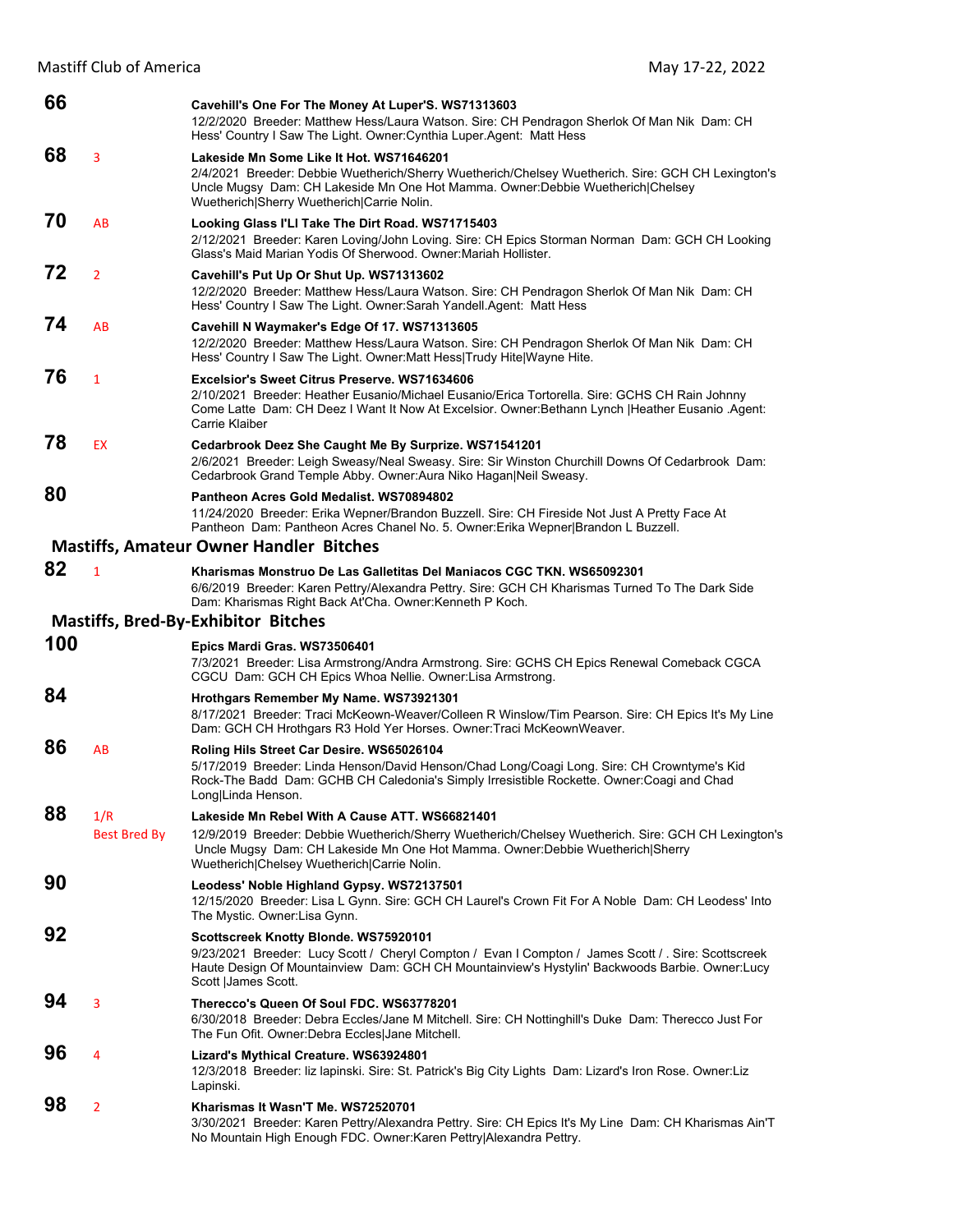|                  |                                    | <b>Mastiffs, American Bred Bitches</b>                                                                                                                                                                                                                                                                  |
|------------------|------------------------------------|---------------------------------------------------------------------------------------------------------------------------------------------------------------------------------------------------------------------------------------------------------------------------------------------------------|
| 104 <sub>1</sub> |                                    | Harvesthaze Take Charge Of Your Luck. WS67117401<br>11/6/2019 Breeder: Kelly Verbridge/Amanda Lynn Griffin. Sire: GCHB CH Lazy D's Take Charge At<br>Thunder Sky Dam: CH Gryphons Try Your Luck At Harvest Haze. Owner: Susan Stivason   Katherine<br>Stivason Kelly Verbridge.Agent: Carrie Klaiber    |
|                  |                                    | <b>Mastiffs, Open Apricot Bitches</b>                                                                                                                                                                                                                                                                   |
| $108$ AB         |                                    | Lakeside Mn's First Lady Of Braveheart. WS66821403<br>12/9/2019 Breeder: Debbie Wuetherich/Sherry Wuetherich/Chelsey Wuetherich. Sire: GCH CH Lexington's<br>Uncle Mugsy Dam: CH Lakeside Mn One Hot Mamma. Owner: Karen Paquette Albert Paquette.                                                      |
|                  |                                    | <b>Mastiffs, Open Brindle Bitches</b>                                                                                                                                                                                                                                                                   |
| 110              | AB                                 | Roling Hils Dark Rougaroux. WS65026105<br>5/17/2019 Breeder: Linda Henson/David Henson/Chad Long/Coagi Long. Sire: CH Crowntyme's Kid<br>Rock-The Badd Dam: GCHB CH Caledonia's Simply Irresistible Rockette. Owner:Coagi and Chad<br>Long Linda Henson.                                                |
| 112              | $\overline{1}$                     | Harvesthaze Pistol Packin' Mama CGCA. WS67178503<br>10/21/2019 Breeder: Kelly Verbridge/Emily Howell. Sire: CH Madigans Doc Holiday Dam: CH<br>Harvesthaze High Flying Aviator. Owner: Katherine Stivason Kelly Verbridge. Agent: Carrie Klaiber                                                        |
| 114 <sub>2</sub> |                                    | Steelheart's Kind Of Magic Of Lakeside Mn. WS66821402<br>12/9/2019 Breeder: Debbie Wuetherich/Sherry Wuetherich/Chelsey Wuetherich. Sire: GCH CH Lexington's<br>Uncle Mugsy Dam: CH Lakeside Mn One Hot Mamma. Owner:CARRIE NOLIN Debbie Wuetherich Jann<br>Lanz Maria Ruoto.                           |
| 116 <sub>3</sub> |                                    | Kinsmens Goddess Of Humor CD RN. WS59648208<br>11/30/2017 Breeder: Mary Lynn Speer. Sire: GCHP CH Millenniums Ain'T No Stopping Us Now RN FDC<br>TT CGCA Dam: Kinsmens Magic Talisman. Owner: Jessica Kruk Mary Lynn Speer.                                                                             |
|                  | <b>Mastiffs, Open Fawn Bitches</b> |                                                                                                                                                                                                                                                                                                         |
| 118 <sub>2</sub> |                                    | Rain Or A Light Cool Wind. WS69986003<br>8/5/2020 Breeder: Steve Smith. Sire: GCH CH Lexington's Born To Hand Jive Dam: CH Rain Blame It On<br>The Rain. Owner: steve smith. Agent: Dick Greaver                                                                                                        |
| 120              | $\overline{\mathbf{3}}$            | Hickory Creek's Duchess Vera. WS62163709<br>9/4/2018 Breeder: Monica L Baughman/Todd N Baughman. Sire: CH Clover Valley's Hey Big Trouble<br>Maker! Django Dam: GCH CH Tr2c's Going Rogue On Hickory Creek CGC. Owner: Monica Baughman<br>Todd Baughman Todd Baughman.Agent: Elizabeth Salewsky         |
| 122              | $\overline{4}$                     | Audacious' Thanks For All The Support. WS72225101<br>8/21/2020 Breeder: Tricia Mortensen-Dalman. Sire: Mastiff Zuevyh Master At Rain Makers Dam: CH<br>Rainmakers' Audacious Secret. Owner: Tricia Dalman.                                                                                              |
| 124 $1/w$        |                                    | Cabezon's Best Kept Secret At Nottinghill. WS69999306<br>7/27/2020 Breeder: Breanne Hernandez/Pamela Gilley. Sire: GCH                                                                                                                                                                                  |
|                  |                                    | Mastiffs, Veteran (6-8 Years) Dogs                                                                                                                                                                                                                                                                      |
| 77               | 1                                  | GCHP CH Highlanders To Boldly Go At Britestar. WS53642502<br>4/16/2016 Breeder: Stephanie Howells/Allen Howells/Joyce Vaughn/George Vaughn. Sire: CH Wildrose's<br>Music Man Dam: CH Highlanders Hearts Desire. Owner: Meredith Bostian   Barbara House.                                                |
| 79               | $\overline{2}$                     | <b>GCHB CH Epics Mighty Hercules TKN. WS48458906</b><br>10/29/2014 Breeder: Lisa Kaye Armstrong. Sire: CH Epics First Journey Dam: CH Nittany's Little Miss<br>Beauty. Owner: Dustin J Finn Skylar Finn Lisa Armstrong.                                                                                 |
| 81               | 3                                  | Black Creek Avalon's Sword Of Gideon. WS51945801<br>11/17/2015 Breeder: Sarah C Elkin. Sire: Black Creek's Bronco Dam: CH Black Creek's Gold Rush.<br>Owner: Catherine Zavoras Sarah Elkin. Agent: Carrie Klaiber                                                                                       |
|                  |                                    | Mastiffs, Veteran (8-10 Years) Dogs                                                                                                                                                                                                                                                                     |
| 83               | 3                                  | CH Leodess' Broadsided CA. WS47500904                                                                                                                                                                                                                                                                   |
|                  |                                    | 5/5/2014 Breeder: Lisa L Gynn/Greg M Crusciel. Sire: CH Banyon's Dirty Ol' Man CA Dam: Leodess'<br>Mystical Muse. Owner:Lisa Gynn.                                                                                                                                                                      |
| 85               | $\overline{2}$                     | CH Goldleaf's Big Nugget. WS47269601<br>4/17/2014 Breeder: Jann Lanz/Mark Lanz. Sire: GCHP2 CH Goldleaf's Trouble Coming CGC Dam: CH<br>Goldleaf's Ever After. Owner: Jann Lanz Mark Lanz.                                                                                                              |
| 87               | 1/AOM                              | CH Coopers & Audley Jewel Of The Nile. WS47835705                                                                                                                                                                                                                                                       |
|                  | <b>OHBB/ Best Veteran</b>          | 3/29/2014 Breeder: Becky Cooper/Lenni Brett Cipriotti/Nancy Spiller. Sire: CH Audley Farms Family Jules<br>Dam: GCH CH Cooperz Kaigans Hot Tamale. Owner:Becky Cooper Braedy Cooper Braedy Cooper.<br>S CH Rain Johnny Come Latte Dam:<br>CH Goldenfyre's Sweet Smell Of Success. Owner: Jane Mitchell. |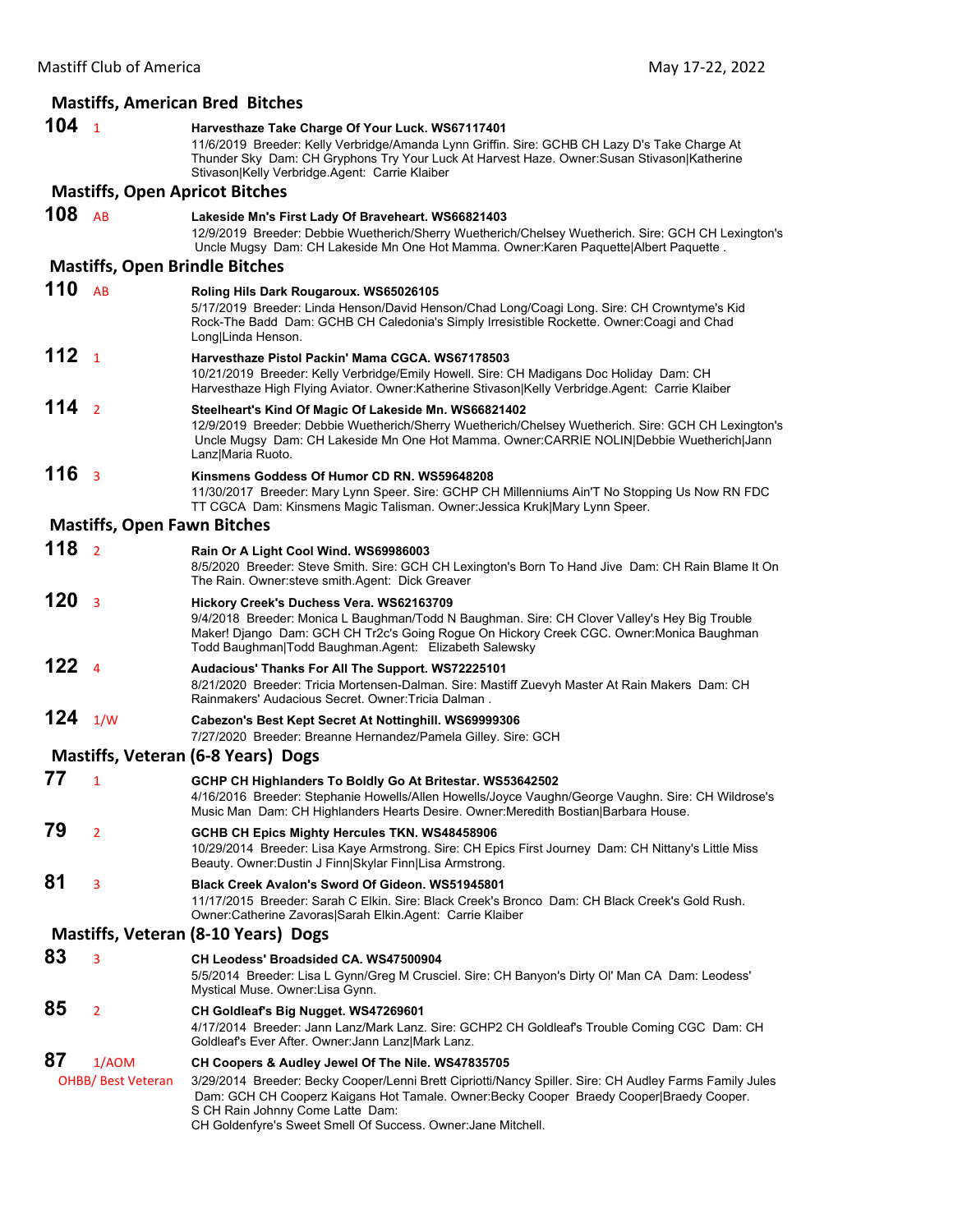### **Mastiffs, Veteran (6‐8 Years) Bitches 126 GCH CH Tr2c's Going Rogue On Hickory Creek CGC. WS49700003** 2/20/2015 Breeder: Tim Talbott/Robin Talbott. Sire: GCH CH Mountainview's Diesel Power On Hickory Creek Dam: GCH CH Tr2c's Miss Chloe CGC. Owner:Monica Baughman Todd Baughman. **128** <sup>1</sup> **GCH CH Millennium Something To Talk About. WS50523501** 5/9/2015 Breeder: Tim Plezbert/Chris Jones. Sire: GCHS CH Rockee Top Gatehouse So I Ride... RN Dam: CH Millenniums Moonshadow. Owner:Tim Plezbert|Chris Jones |Julia Kriebs. **130** <sup>3</sup> **GCH CH Audley & Coopers Color My World. WS50469102** 5/12/2015 Breeder: Nancy Spiller/Becky Cooper. Sire: CH Coopers & Audley Jewel Of The Nile Dam: CH Audley Farms Look 'N' Good Darleen. Owner:Becky Cooper Braedy Cooper|Braedy Cooper. **132** <sup>2</sup> **GCHG CH R3 Just Like You Only Prettier. WS51783401** 9/1/2015 Breeder: Laura Olsen/Tim Pearson/Susan Pearson. Sire: GCHS CH Rainy Days Eight Second Ride CGCA Dam: Stonehavens Sound The Alarm. Owner:Tim Pearson|Susan Pearson.Agent: Rowan Baggenstos **134** <sup>4</sup> **GCH CH Epics Farmer Baby. WS53656301** 4/4/2016 Breeder: Lisa Kaye Armstrong/Trent Armstrong. Sire: GCH CH Eastwinds Ivory Touche Dam: GCH CH Epics Farmer Girl. Owner:Lisa Armstrong|Trent Armstrong. **Mastiffs, Veteran (8‐10 Years) Bitches 136** <sup>2</sup> **Therecco Just For The Fun Ofit. WS47126001** 12/15/2013 Breeder: Debra Eccles. Sire: CH His Majesty Mighty Joe Young Bearhill Dam: Therecco Fantasy Fire Gemstone. Owner:Debra Eccles|Jane Mitchell. **138** <sup>4</sup> **GCHB CH Mountainview's I Put A Spell On You FDC CGCA ATT. WS45808804** 10/31/2013 Breeder: Ms. Vera Hueg/Joanne Viera. Sire: GCH CH Harvest Haze's Bosco Newman The Second CGC Dam: GCHB CH Mountainviews Kissa My Face Contessa. Owner:Katherine Stivason|Michael Stivason. **140** <sup>3</sup> **CH Leodess' Into The Mystic. WS47500901** 5/5/2014 Breeder: Lisa L Gynn/Greg M Crusciel. Sire: CH Banyon's Dirty Ol' Man CA Dam: Leodess' Mystical Muse. Owner:Lisa Gynn. **142** <sup>1</sup> **GCH CH Monastics Poetic Justice At Sunnydale BN RI THDN CGCA CGCU TKN ATT.**  4/5/2014 Breeder: Dorothy D Moore/Susan Wheeler. Sire: GCHB CH Thunder Sky's Cache Of Gold BN RN Dam: CH Asgard's Glory Faith And Honor Of Monastic. Owner:Jennifer Lambden|Dolly Moore|Susan Wheeler.Agent: Carrie Klaiber **Mastiffs, Best of Breed 89 CH Fireside Not Just A Pretty Face At Pantheon. WS56804203** 12/11/2016 Breeder: Matthew Drozdoff/Dena Drozdoff. Sire: Ivory's The Usual Suspect Dam: CH Fireside Lazyd Girl Raised In The South. Owner:Erika Wepner|Brandon Buzzell. **91 GCHG CH Fireside Lazyd What Would Gary Do CGC. WS58162103** AOM 6/13/2017 Breeder: Matthew Drozdoff / Dena Drozdoff / . Sire: CH Bluebonnet Lazy D's Got You Covered Dam: CH Fireside Lazyd Girl Raised In The South. Owner:Sue Bettenhausen|Matt Drozdoff|Dena Drozdoff|Derek Bettenhausen|C Furr. **93** BB **GCHG CH Southports Ares God Of War. WS62041001** 3/28/2018 Breeder: Mrs. Alix Jolie Sanchez. Sire: Pacific Isle's Above It All Dam: CH Southports Black Widow. Owner:Carla Sanchez|Dani Hall|Alix Sanchez|Laura Watson.Agent: Terry Smith **95 GCH CH Bowtied's Just A Hunk A Hunk Of Burning Love. WS62893506** 10/10/2018 Breeder: Shari Semelroth. Sire: GCH CH Mtn Time's He'Ll Be Coming Around The Mountain Dam: GCH CH Devincourts Aint No Ships Captain CGC. Owner:Greg Kovalchick|Conner Semelroth|Nancy Kovalchick.Agent: Carrie Klaiber **97** SEL **GCHB CH Looking Glass Epic Winter Thunder Of Sherwood CGC TKN. WS63725710** 2/7/2019 Breeder: John Loving/Karen Loving. Sire: GCH CH Epics Northern Pike Dam: GCH CH Kiokee Chantilly Lace Of Looking Glass Run. Owner:Karen Loving|Sherry Deans. **99 CH Collinswall R3 Both Barrels Loaded. WS72537005** 1/16/2021 Breeder: Timothy A Collins/Ashley X Wall. Sire: GCHB CH R3 This Ain't My First Rodeo From Jadem Dam: GCH CH Grangeview Hidden Secret. Owner:Tim Collins|Nico Tomacelli|Tim Pearson.Agent: Rowan Baggenstos **101 Kinsmens Talke Of The Town. WS59648202** 11/30/2017 Breeder: Mary Lynn Speer. Sire: GCHG CH Millenniums Aint No Stopping Us Now Dam: Kinsmens Magic Talisman. Owner:Julie Hervas and Mary Lynn Speer|Mary Lynn Speer. **103 GCHS CH Harvesthaze Brazenhead Big Hero CGC. WS55590101** 10/6/2016 Breeder: Kelly Verbridge/Amanda Lynn Griffin. Sire: GCHS CH Dandylions Blowin' It Out Da Box Dam: CH Gryphons Try Your Luck At Harvest Haze. Owner:Mitzi Walters. **107 GCHS CH Rain Johnny Come Latte. WS57715001** 4/25/2017 Breeder: Steven Smith. Sire: GCH CH Lexington's Born To Hand Jive Dam: GCH CH Rains Just My Cup Of Tea. Owner:steve smith.Agent: Dick Greaver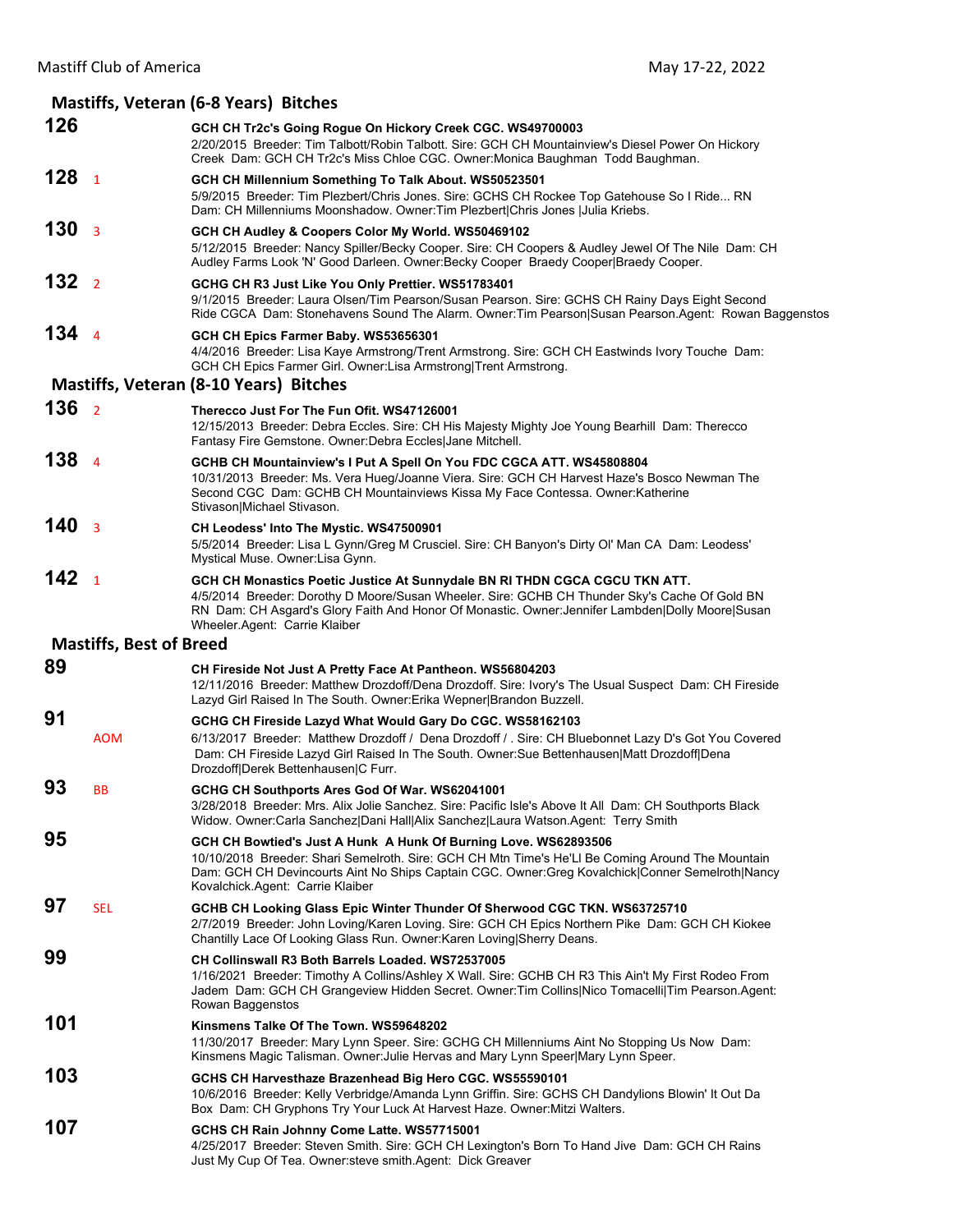| 109 |            | GCHB CH Rocking Oaks Divine Titan CGCA. WS56733506<br>4/1/2017 Breeder: Tara A Gray. Sire: CH Bluebonnet Lazy D's Got You Covered Dam: GCH CH Rhr<br>Wynnie Le Woo Bear FDC CGCA. Owner:Amy Tye Joseph Tye Tarar Gray.                                                                                                             |
|-----|------------|------------------------------------------------------------------------------------------------------------------------------------------------------------------------------------------------------------------------------------------------------------------------------------------------------------------------------------|
| 111 |            | GCH CH Brazenhead And Bittersweet Call Me Maybe CGC TKN. WS66314901<br>9/9/2019 Breeder: Angela Dinneen. Sire: GCHS CH Harvesthaze Brazenhead Big Hero CGC Dam: GCH<br>CH Bittersweet's Diamond In The Rockz RN FDC. Owner: Mitzi Walters   Angela Dinneen.                                                                        |
| 113 |            | GCH CH Epics Make Me A Masterpiece. WS67160802<br>12/27/2019 Breeder: Lisa Armstrong/Andra Armstrong. Sire: GCHB CH Epics Mighty Hercules TKN Dam:<br>Epics Don'T Take Your Luv 2 Town. Owner:Lisa Armstrong Trent Armstrong  Mark Tichenor  Erika Wepner.                                                                         |
| 115 |            | CH Harvesthaze Bigfoot On Ice. WS71885710<br>11/11/2020 Breeder: Kelly Verbridge. Sire: CH Lazy D's Southern Gentleman Dam: CH Tankerhills<br>Redneck Woman At Harvesthaze. Owner:Stacy Gotti Kelly Verbridge.Agent: Carrie Klaiber                                                                                                |
| 117 |            | GCH CH R3 Mighty Young Gun FDC ATT. WS61140601<br>5/18/2018 Breeder: Tim Pearson/Susan Pearson. Sire: CH His Majesty Mighty Joe Young Bearhill Dam:<br>GCHG CH R3 Just Like You Only Prettier. Owner: Tim Pearson Susan Pearson. Agent: Rowan Baggenstos                                                                           |
| 119 |            | GCH CH Kasotas Red Theodore Of Fox Hollow. WS61454602<br>5/28/2018 Breeder: Erin Sweeney. Sire: GCH CH Tr2cs Hess Sir Chamberlain Returns At Fox Inn CGCA<br>TKN Dam: CH Redbarns Kasotas Pura Vida. Owner: Jay Salge Jama Salge. Agent: Webb Boyles                                                                               |
| 121 | AB         | CH Thunder Sky's Charlie Brown. WS70877102<br>12/17/2020 Breeder: Richard Greaver/Karin Weseloh/Mary Greaver/Marissa Weseloh. Sire: CH Thunder<br>Sky's Exponential Power Dam: CH Whispering Oaks Random Mayhem CGCA TKN. Owner:Dick Mary<br>Greaver Mary Greaver.                                                                 |
| 123 | <b>AOM</b> | GCH CH Marshalsea The Son Also Rises, WS69360601<br>5/13/2020 Breeder: Don Linfert/Martha Linfert/Deborah McArthur. Sire: GCHG CH Jadems Oliver Twist<br>Dam: Linfert's Forever N Always Faith. Owner: Jaye Berning. Agent: Dick Greaver                                                                                           |
| 125 |            | CH Cavehill's Feudin Banjo FDC. WS71313606<br>12/2/2020 Breeder: Matthew Hess/Laura Watson. Sire: CH Pendragon Sherlok Of Man Nik Dam: CH<br>Hess' Country I Saw The Light. Owner: Matt Hess.                                                                                                                                      |
| 127 | AB         | CH Harvesthaze Right Hand Man. WS71885708<br>11/11/2020 Breeder: Kelly Verbridge. Sire: CH Lazy D's Southern Gentleman Dam: CH Tankerhills<br>Redneck Woman At Harvesthaze. Owner: Ella Benson Jordan Brandon Kelly Verbridge. Agent: Carrie<br>Klaiber                                                                            |
| 129 |            | CH Brazenhead I'M A Believer From Goldleaf, WS71903203<br>2/8/2021 Breeder: Maria Ruoto/Carrie Nolin/Jann Lanz. Sire: GCHS CH Harvesthaze Brazenhead Big<br>Hero CGC Dam: CH Goldleaf's Leader Of The Pack. Owner: Mitzi Walters.                                                                                                  |
| 131 |            | <b>Nottinghills Full Monty at Hrothgar. HJ4004292</b><br>5/12/2020 Breeder: Jane Mitchell Pam Bartlett Alex Hlywka. Sire: GCHG El Shaddai's Mighty Gift<br>Theodore FDC CGCA CGCU Dam: GCH CH Nottinghills Rumour Has It. Owner:Traci<br>McKeownWeaver Jane Mitchell.                                                              |
| 133 |            | GCHB CH Hickory Creek's First Dark Hunter Acheron. WS57985901<br>7/10/2017 Breeder: Monica L Baughman/Todd N Baughman/Tim Talbott/Robin Talbott. Sire: CH Clover<br>Valley's Hey Big Trouble Maker! Django Dam: GCH CH Tr2c's Going Rogue On Hickory Creek CGC.<br>Owner: Monica Baughman Todd Baughman. Agent: Elizabeth Salewsky |
| 135 |            | CH Iron Hills Dark Side Of The Moon. WS58546401<br>8/22/2017 Breeder: Ruthann Snyder/Bonnie Blink/Rebecca Galmish. Sire: GCH CH Maximo Free Like The<br>Wind Dam: Quietwood Way Back When At Hallmarks Mt Peak. Owner: Ruthann Snyder Kim<br>Wilson Rebecca Galmish Mallory Snyder.                                                |
| 137 |            | GCH CH R3 Two Wraps And A Hooey. WS71104801<br>12/7/2020 Breeder: Tim Pearson/Susan Pearson. Sire: GCHB CH R3 This Ain't My First Rodeo From<br>Jadem Dam: GCHG CH R3 Just Like You Only Prettier. Owner: Tim Pearson Susan Pearson. Agent:<br>Rowan Baggenstos                                                                    |
| 139 |            | CH Fidonacci Gatehouse Magic Bus FDC ATT. WS59643801<br>1/2/2018 Breeder: Katherine Stivason/Michael Stivason. Sire: GCH CH Lazy D's Our Boy Murray Dam:<br>GCHB CH Mountainview's I Put A Spell On You FDC CGCA ATT. Owner: Katherine Stivason Michael<br>Stivason Carrie Kloiber.                                                |
| 141 | <b>AB</b>  | CH Lazy D's Ccr Boaz. WS62296803<br>8/20/2018 Breeder: Nancy Walker/Mark Tichenor/Jill Swartz. Sire: CH Bluebonnet Lazy D's Got You<br>Covered Dam: GCH CH Lazy D's Lotta Rum Chatta. Owner: Kim Wampler Logan Gabhart Mark<br>Tichenor Nancy Walker Jonna Primus.                                                                 |
| 143 | <b>AOM</b> | GCHB CH Millenniums Talk Of The Town FDC. WS59285302<br>11/13/2017 Breeder: Tim Plezbert/Chris Jones/Denise King. Sire: GCHP CH Millenniums Ain'T No<br>Stopping Us Now RN FDC TT CGCA Dam: CH Millenniums If She Promised You Heaven. Owner: Tim<br>Plezbert Chris Jones Julia kriebs.                                            |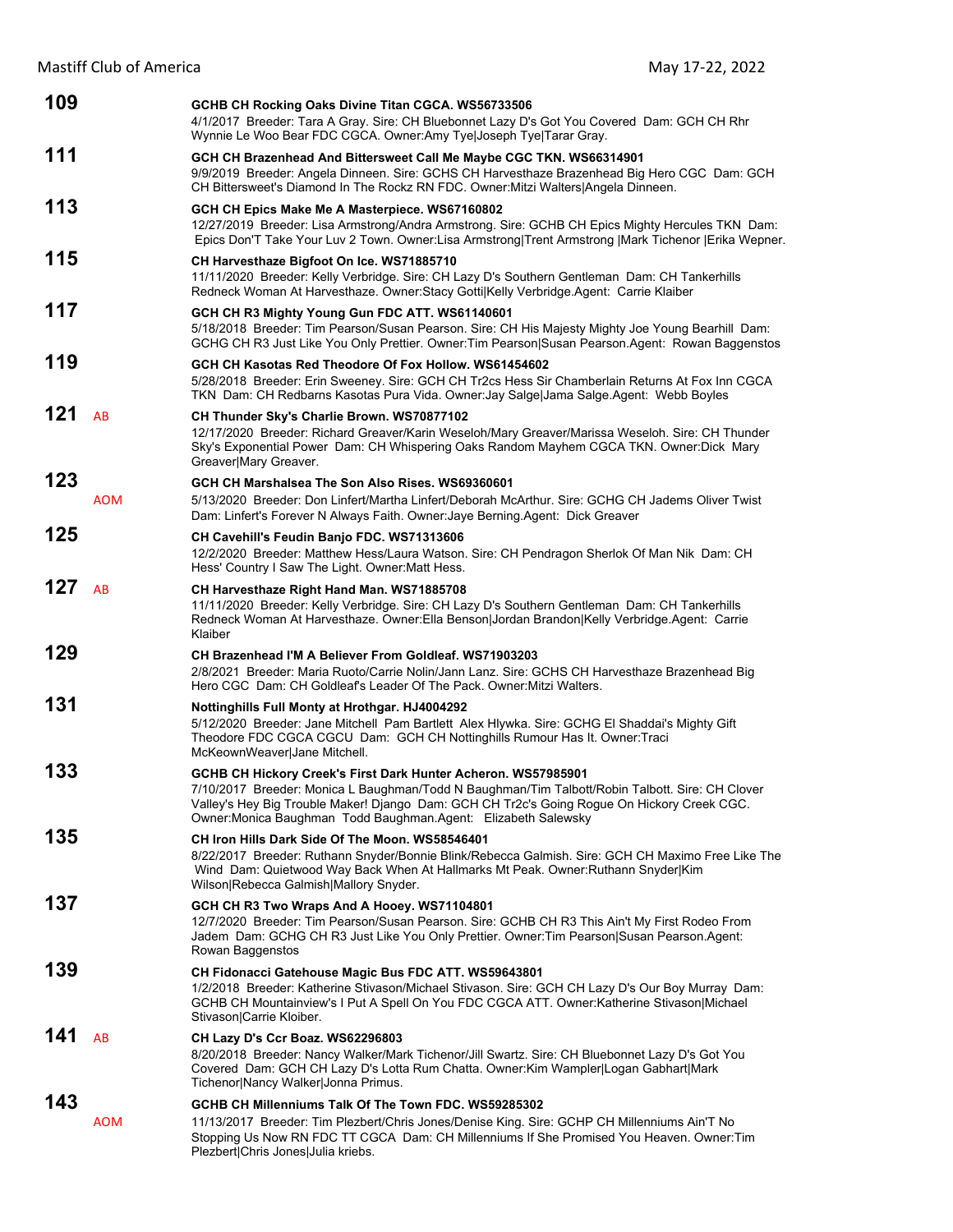| 144 |            | CH Lamars Princess Roo Of Gideon. WS69889601<br>7/14/2020 Breeder: Sheri Bach/Doug Bach/Mrs. Margo Lauritsen/Eric Lauritsen. Sire: Lamars Rising Son<br>Of Southport Dam: CH Lamars Little Piece Of Reese. Owner: Gina Madison. Agent: Kelly Rackley                                                   |
|-----|------------|--------------------------------------------------------------------------------------------------------------------------------------------------------------------------------------------------------------------------------------------------------------------------------------------------------|
| 146 | <b>AOM</b> | GCH CH Nottinghill Oh To Be A Fly On The Wall CGC. WS70387802<br>5/12/2020 Breeder: Jane Mitchell/Pam Bartlett/Alexandra Hlywka. Sire: GCHG CH El Shaddai's Mighty Gift<br>Theodore FDC CGCA CGCU Dam: GCH CH Nottinghills Rumour Has It FDC. Owner: Jane Mitchell.                                    |
| 147 | <b>AOM</b> | GCHB CH Britestars Fortune Favors The Bold FDC CGC ATT. WS67250101<br>12/20/2019 Breeder: Barbara House. Sire: GCHP CH Highlanders To Boldly Go At Britestar Dam: CH<br>Bendegeits Golddiamondatbrtstr. Owner: Meredith Bostian Barbara House.                                                         |
| 148 |            | Linferts Expensive Taste For SuVi. WS73587501<br>4/29/2021 Breeder: Martha Linfert/Don Linfert/Michael Reid/Heather Reid. Sire: GCHG CH Jadems Oliver<br>Twist Dam: Linfert's Caledonia Dreaming. Owner: susan miller victoria willhite marti linfert.                                                 |
| 149 |            | GCHS CH Excelsior's Bolt Of Lightning At Azzaretto ATT. WS67374404<br>1/20/2020 Breeder: Heather Eusanio/Mike Eusanio. Sire: GCHS CH Rain Johnny Come Latte Dam:<br>Jadems Get Up And Make It Happen At Excelsior TKN. Owner:philip azzaretto lexus azzaretto heather<br>eusanio.Agent: Carrie Klaiber |
| 150 |            | GCH CH Harvesthaze Lazyd's Too Pretty For Prison. WS71885701<br>11/11/2020 Breeder: Kelly Verbridge. Sire: CH Lazy D's Southern Gentleman Dam: CH Tankerhills<br>Redneck Woman At Harvesthaze. Owner: Kelly Verbridge.                                                                                 |
| 151 |            | CH Millenniums Traveling Man ATT. WS68813001<br>4/22/2020 Breeder: Tim Plezbert/Chris Jones/Julia Kriebs. Sire: CH Mountainview Millenniums Space<br>Cowboy Dam: GCH CH Millennium Something To Talk About. Owner: Tim Plezbert Chris jones Julia<br>Kriebs Liz Simon.                                 |
| 152 |            | GCH CH Excelsior Lexington Swan Song For Leodess. WS70316802<br>9/19/2020 Breeder: Heather Eusanio/Mike Eusanio. Sire: GCH CH Lexington's Born To Hand Jive Dam:<br>Jadems Get Up And Make It Happen At Excelsior TKN. Owner:Lisa Gynn Greg Crusciel Heather Eusanio.                                  |
| 153 |            | CH Nottinghill Fires Burn 'N Cauldron Bubble. WS63991601<br>11/29/2018 Breeder: Jane M Mitchell/Pam Bartlett. Sire: GCHP CH Jadems Rythm-N-Boo Dam: CH<br>Nottinghill's Boil Toil N Trouble At Green Meadows. Owner: Jane Mitchell.                                                                    |
| 154 |            | CH Bittersweet's Leia May The Mastiff Be With You. WS67172204<br>12/16/2019 Breeder: Angela Dinneen. Sire: GCHS CH Harvesthaze Brazenhead Big Hero CGC Dam:<br>GCH CH Bittersweet's Pearls Are Always Appropriate FDC CA BCAT. Owner: Angela Dinneen Mark Ceddia.                                      |
| 155 |            | GCH CH Epics Inspiration At Hrothgar. WS65603403<br>7/19/2019 Breeder: Lisa Kaye Armstrong/Trent Armstrong. Sire: CH Coopers & Audley Jewel Of The Nile<br>Dam: GCH CH Epics Farmer Baby. Owner: Traci McKeownWeaver Lisa Armstrong.                                                                   |
| 156 | AB         | <b>CH Bowtied's Uncut Unfiltered Small Batch Scuttlebutt, WS62893503</b><br>10/10/2018 Breeder: Shari Semelroth. Sire: GCH CH Mtn Time's He'Ll Be Coming Around The Mountain<br>Dam: GCH CH Devincourts Aint No Ships Captain CGC. Owner: Shari semelroth Conner Semelroth.                            |
| 157 |            | GCHS CH R3 Cabezon One More Ride FDC ATT. WS61014002<br>3/31/2018 Breeder: Sandra Espig/Breanne Hernandez. Sire: GCHS CH Rainy Days Eight Second Ride<br>CGCA Dam: CH Cabezon's Hallelujah It's Raining Men. Owner: Tim Pearson Nico Tomacelli. Agent: Rowan Baggenstos                                |
| 158 |            | GCH CH Harvesthaze Sweet Caroline. WS64108401<br>12/22/2018 Breeder: Kelly Verbridge. Sire: GCH CH Harvest Haze's Bosco Newman The Second CGC<br>Dam: CH Tankerhills Redneck Woman At Harvesthaze. Owner:mandi bero kelly verbridge.                                                                   |
| 159 | AB         | CH Bowtied Tetons Cruz For Kentucky Booze CGC. WS61044804<br>2/15/2018 Breeder: Shari Semelroth. Sire: GCH CH Mtn Time's Legend Of The Fall Dam: GCH CH<br>Devincourts Aint No Ships Captain CGC. Owner: Shari semelroth Conner Semelroth.                                                             |
| 160 |            | CH Mountainview's Fidonacci Kiss My Tiara FDC CGC ATT. WS64891902<br>5/28/2019 Breeder: Ms. Ashley Elizabeth Connolly/Joanne Viera. Sire: CH Coopers & Audley Jewel Of The<br>Nile Dam: GCH CH Mountainviews Electric Kiss. Owner: Katherine Stivason   Barbara Berkery.                               |
| 161 |            | GCH CH Castle Lake's Law And Order, WS62704401<br>10/22/2018 Breeder: Elise Slone. Sire: CH Lazy D's Sunshine & Whiskey Dam: CH Castle Lake's In The<br>Sky With Diamonds CGCA. Owner: Elise Slone.                                                                                                    |
| 162 |            | GCH CH Coopers Comin' In Hot!. WS65092606<br>6/16/2019 Breeder: Becky Cooper/Lenni Brett Cipriotti/Braedy Cooper. Sire: CH Coopers & Audley Jewel<br>Of The Nile Dam: GCH CH Audley & Coopers Color My World. Owner: Becky Cooper Braedy Cooper.                                                       |
| 163 |            | CH Epics Poetry In Motion. WS68985201<br>6/19/2020 Breeder: Lisa Kaye Armstrong/Trent Armstrong. Sire: CH Epics It's My Line Dam: GCH CH<br>Epics Farmer Baby. Owner: Skylar Finn   Dustin Finn   Lisa Armstrong.                                                                                      |
| 164 |            | CH Millenniums Everybody's Talking ATT. WS64875301<br>5/8/2019 Breeder: Tim Plezbert/Chris Jones/Julia Kriebs. Sire: CH Mountainview Millenniums Space<br>Cowboy Dam: GCH CH Millennium Something To Talk About. Owner: Tim Plezbert Chris Jones  Carla<br>Sanchez Julia Kriebs Liz Simon.             |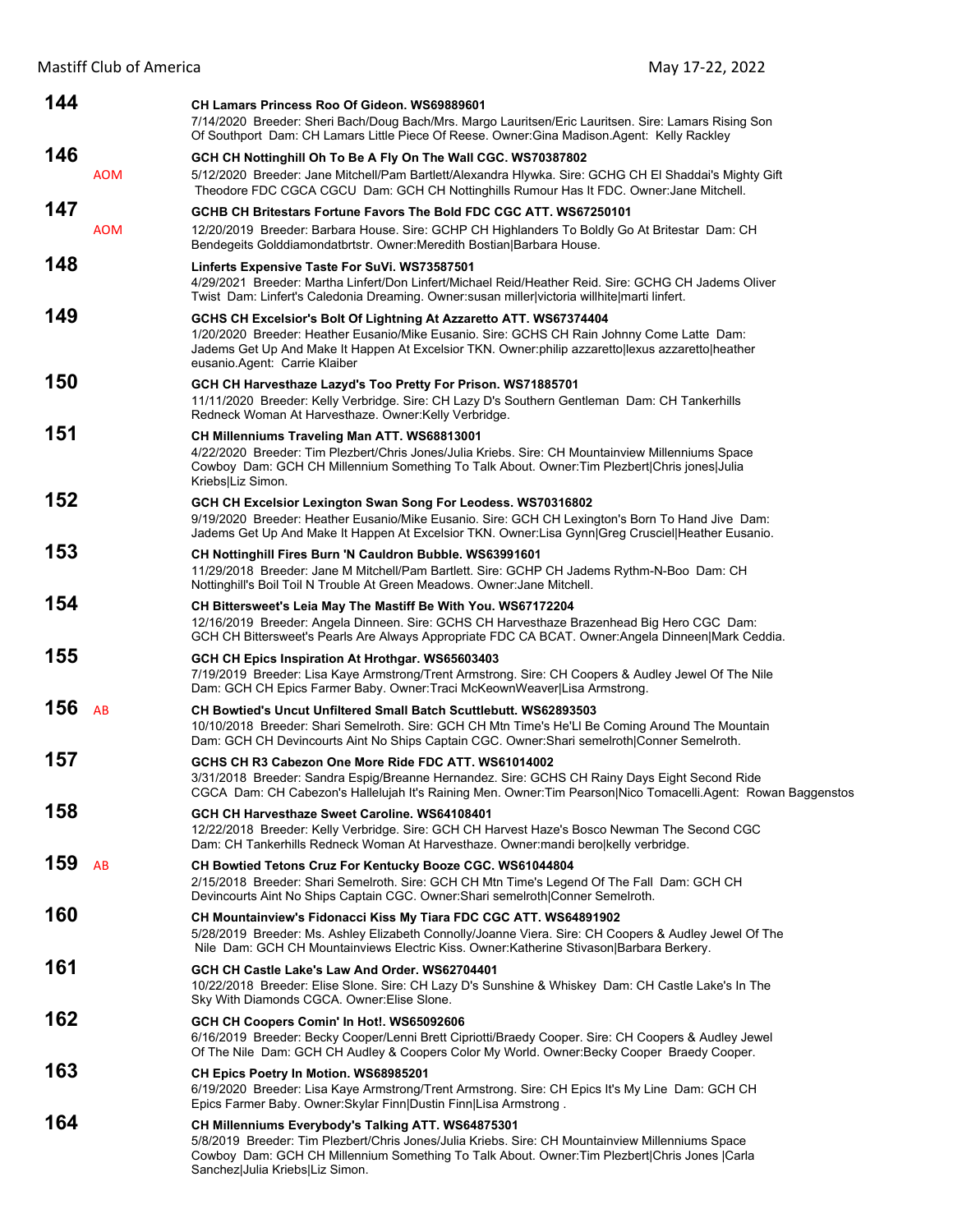| 165 $AB$ |            |                                                                                                                                                                                                                                                                                                     |
|----------|------------|-----------------------------------------------------------------------------------------------------------------------------------------------------------------------------------------------------------------------------------------------------------------------------------------------------|
|          |            | CH Cabezon's Back To The Beginning. WS69999302<br>7/27/2020 Breeder: Breanne Hernandez/Pamela Gilley. Sire: GCHS CH Rain Johnny Come Latte Dam:<br>CH Goldenfyre's Sweet Smell Of Success. Owner: Robert miller.                                                                                    |
| 166      |            | GCHB CH Britestars This Girls On Fire CGC. WS69118406<br>7/1/2020 Breeder: Barbara House. Sire: GCHP CH Highlanders To Boldly Go At Britestar Dam: CH<br>Bendegeits Golddiamondatbrtstr. Owner: Meredith Bostian Barbara House.                                                                     |
| 167      |            | Amador Hill's Asher, WS699930<br>9/22/2020 Breeder: Fred and Maureen Peterson. Sire: Cabaretou Brigadoon Dam: Dreamfield Rachel<br>Alexandra Of Amador Hill Grace. Owner: Fred Peterson Maureen Peterson.                                                                                           |
| 168      |            | CH Celtic's Claymore's Queen Esther CGCA CGCU. WS69270502<br>4/28/2020 Breeder: Hannah Clayton. Sire: CH Celtics Bulls A Dozer Dam: CH Claymore's Theia Dorea.<br>Owner: Suzie Fleming Bruce Fleming Hannah Clayton.                                                                                |
| 169      |            | CH Eyota's Last Knight. WS56549002<br>3/11/2017 Breeder: Tammy Kinkade/David Kinkade. Sire: GCHB CH Lazy D's Southern Mossy Oak CD<br>RN CGCA Dam: Eyota's Smooth Like Butter. Owner: Tammy Dave Kinkade. Agent: Carrie Klaiber                                                                     |
| 170      |            | GCH CH Looking Glass Penelope Anne Hooligan Queen FDC CGC. WS69493502<br>7/30/2020 Breeder: Karen Loving/John Loving. Sire: GCHS CH Epics Renewal Comeback CGCA CGCU<br>Dam: GCH CH Looking Glass's Queen Annes Lace Of Sherwood. Owner: Alexandra Marie Marcelli Karen<br>Loving Domenic Marcelli. |
| 171      |            | CH R3 Collinswall Loaded For Bear, WS71104802<br>12/7/2020 Breeder: Tim Pearson/Susan Pearson. Sire: GCHB CH R3 This Ain't My First Rodeo From<br>Jadem Dam: GCHG CH R3 Just Like You Only Prettier. Owner:Tim Collins Ashley Wall Tim Pearson Susan<br>Pearson.Agent: Rowan Baggenstos             |
| 172      |            | GCH CH Excelsior's Queen Kong At Lexington. WS67374402<br>1/20/2020 Breeder: Heather Eusanio/Mike Eusanio. Sire: GCHS CH Rain Johnny Come Latte Dam:<br>Jadems Get Up And Make It Happen At Excelsior TKN. Owner: Erica Tortorella Heather Eusanio   Michael<br>Reid .Agent: Carrie Klaiber         |
| 174 $AB$ |            | GCH CH True Story's Don'T Dismiss Me CD RA FDC CAX FCAT CGCA CGCU TKA VHMA VSWB. WS56971004<br>4/18/2017 Breeder: Robin Tabor. Sire: GCHB CH Friends Dohse Let Friends Drink Alone Dam: GCH CH<br>True Story's Speaks From A Sober Heart RA CGCA CGCU TKN BN-V VHMA VSWB. Owner: Robin Tabor.       |
| 176      |            | GCH CH Bittersweet's To Glam To Give A Damm BN RN FDC CGC TKN ATT. WS63107201<br>10/24/2018 Breeder: Angela Dinneen. Sire: CH Stonehaven's Oxford's Talk Of The Town Dam: GCH CH<br>Bittersweet's Pearls Are Always Appropriate FDC CA BCAT. Owner: Angela Dinneen.                                 |
| 178      |            | GCHB CH Lamars Buffalo Gal Dance By The Light. WS63844302<br>1/13/2019 Breeder: Mrs. Margo Lauritsen/Eric Lauritsen. Sire: CH<br>Heritagehearthiloveitwhenaplancomestogether-Lamars Dam: GCHB CH Lamars You Are In My Heart Jj.<br>Owner:Margo Lauritsen Kelly Rackley.                             |
| 180      |            | CH Harvesthaze Whole Lotta Sass. WS72030902<br>11/13/2020 Breeder: kelly hinson verbridge. Sire: CH Landondale's Beyond Yankee Blu Dam: CH<br>Harvesthaze All Bets Are Off. Owner: Kelly Verbridge Kelli Aaron.                                                                                     |
| 182      |            | CH Cavehill's Lilli Of Dion At HIf. WS71313604<br>12/2/2020 Breeder: Matthew Hess/Laura Watson. Sire: CH Pendragon Sherlok Of Man Nik Dam: CH<br>Hess' Country I Saw The Light. Owner: Stephen Wisnieski Diane Becker.                                                                              |
| 184      |            | CH Thunder Sky's Peppermint Patti. WS70877101<br>12/17/2020 Breeder: Richard Greaver/Karin Weseloh/Mary Greaver/Marissa Weseloh. Sire: CH Thunder<br>Sky's Exponential Power Dam: CH Whispering Oaks Random Mayhem CGCA TKN. Owner:Dick<br>Greaver Mary Greaver.                                    |
| 186      | AOM        | GCHB CH Caledonia's Simply Irresistible Rockette. WS53432302<br>11/12/2015 Breeder: Don Linfert/Michael Reid/Heather Reid/Chad Long/Coagi Long. Sire: GCHB CH<br>Thunder Sky's Cache Of Gold BN RN Dam: CH Caledonia Treasured Heirloom. Owner:Linda David<br>Henson and Chad Coagi Long.           |
| 188      | <b>SEL</b> | CH Lakeside Mn One Hot Mamma. WS57052101<br>4/27/2017 Breeder: Debbie Wuetherich/Chelsey Wuetherich. Sire: GCH CH Epics Northern Pike Dam:<br>CH Lakeside Mn Dodge City's Ms Kitty. Owner:Debbie Wuetherich Sherry Wuetherich Chelsey Wuetherich.                                                   |
| 190      |            | GCH CH Epics Whoa Nellie. WS62439101<br>8/27/2018 Breeder: Lisa Kaye Armstrong/Trent Armstrong. Sire: CH Lazyd's Fortunate Son Of Marv Dam:<br>GCH CH Epics Farmer Baby. Owner: Lisa Armstrong.                                                                                                     |
| 192      |            | GCH CH 3m Deez She's A Touch Of Class. WS69380101<br>8/27/2020 Breeder: Helen Sue Raisor/Aura Niko Hagan. Sire: CH Deez The Legend Of Judgement Lives<br>In Zion FDC CGC Dam: GCH CH Big Blue Nation " Home Of 3m Mastiffs" Maci Leigh FDC CGC.<br>Owner: Aura Niko Hagan Sue Raisor.               |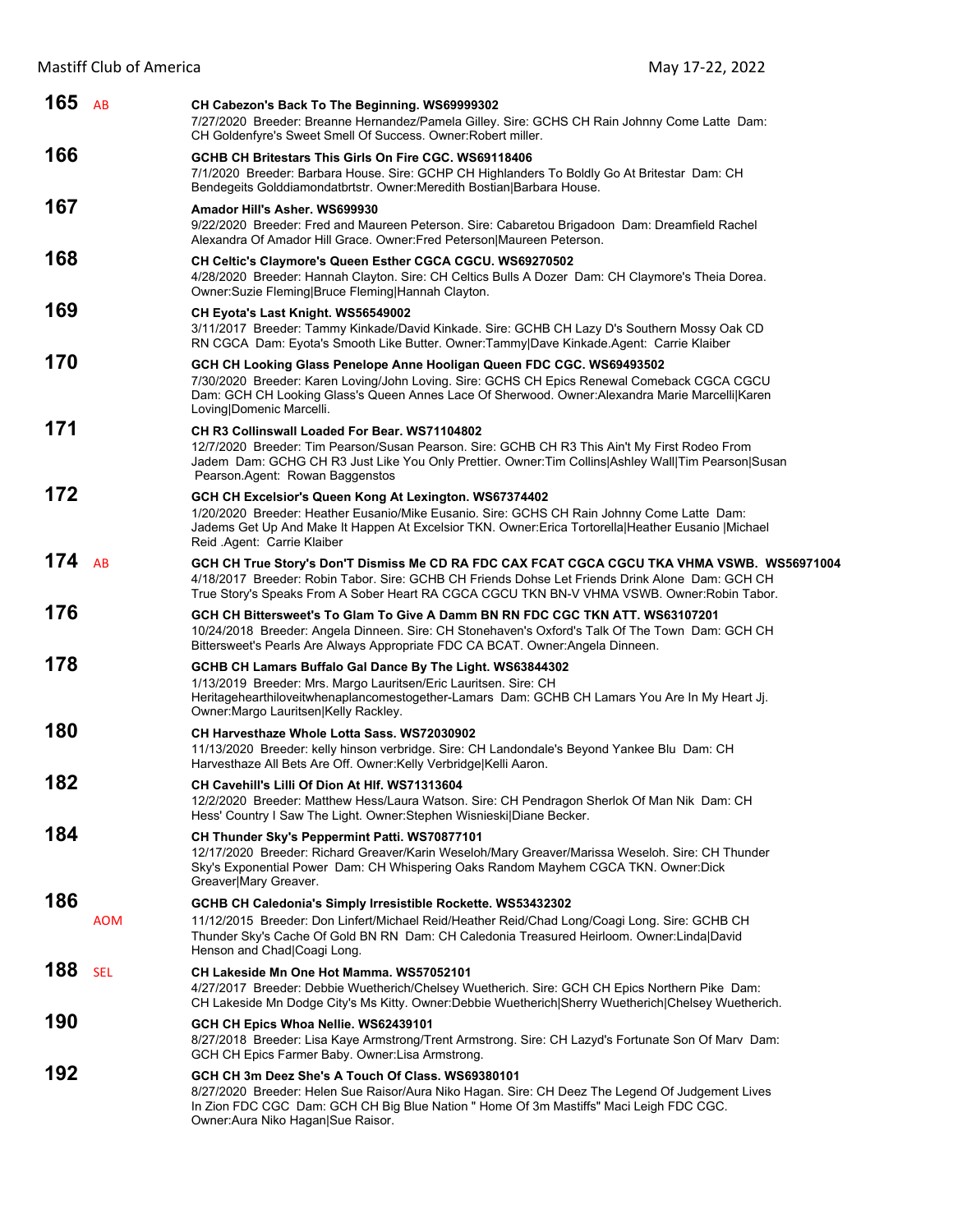| 194        | AB                           | CH Kharismas Ain'T No Mountain High Enough FDC. WS62681501<br>9/15/2018 Breeder: Karen Pettry/Alexandra Pettry. Sire: St. Patrick's Big City Lights Dam: CH Kharismas<br>May The Odds Be Ever In Your Favor. Owner: Karen Pettry Alexandra Pettry.       |
|------------|------------------------------|----------------------------------------------------------------------------------------------------------------------------------------------------------------------------------------------------------------------------------------------------------|
| 196        | AB                           | GCH CH Harvesthaze Blowin' It Out Of Da Orchard. WS55590103<br>10/6/2016 Breeder: Kelly Verbridge/Amanda Lynn Griffin. Sire: GCHS CH Dandylions Blowin' It Out Da<br>Box Dam: CH Gryphons Try Your Luck At Harvest Haze. Owner: Kelly Verbridge.         |
| 198        |                              | GCH CH Britestar's Hidden Treasure. WS67250102<br>12/20/2019 Breeder: Barbara House. Sire: GCHP CH Highlanders To Boldly Go At Britestar Dam: CH<br>Bendegeits Golddiamondatbrtstr. Owner: Kara Berrey Barbara House.                                    |
| <b>200</b> | AB                           | GCHB CH Looking Glass Black Betty Of Kiokee. WS58732911<br>10/17/2017 Breeder: John Loving/Karen Loving. Sire: CH Sergio Infinite Beauty CGC Dam: GCH CH<br>Kiokee Chantilly Lace Of Looking Glass Run. Owner: John and Karen Loving.                    |
| 204        |                              | CH Thunder Sky's Mustang Salli. WS69280506<br>7/26/2020 Breeder: susan Miller-brittan. Sire: CH Thunder Sky's Magnum Force Dam: GCH CH Linfert<br>Blue Bayou Of Big Dogs. Owner: Dick Greaver.                                                           |
|            | <b>Mastiffs, Stud Dog</b>    |                                                                                                                                                                                                                                                          |
| 67         | AB                           | Looking Glass Cannons Roar. WS72145301<br>9/2/2020 Breeder: Karen Loving. Sire: CH Skamania Dusk To Dawn Dam: GCHB CH Looking Glass<br>Black Betty Of Kiokee. Owner: John and Karen Loving Neely Van Atter.                                              |
| 77         | $\overline{2}$               | GCHP CH Highlanders To Boldly Go At Britestar. WS53642502<br>4/16/2016 Breeder: Stephanie Howells/Allen Howells/Joyce Vaughn/George Vaughn. Sire: CH Wildrose's<br>Music Man Dam: CH Highlanders Hearts Desire. Owner: Meredith Bostian Barbara House.   |
| 79         | 4                            | <b>GCHB CH Epics Mighty Hercules TKN. WS48458906</b><br>10/29/2014 Breeder: Lisa Kaye Armstrong. Sire: CH Epics First Journey Dam: CH Nittany's Little Miss<br>Beauty. Owner: Dustin J Finn Skylar Finn Lisa Armstrong.                                  |
| 87         | 3                            | CH Coopers & Audley Jewel Of The Nile. WS47835705<br>3/29/2014 Breeder: Becky Cooper/Lenni Brett Cipriotti/Nancy Spiller. Sire: CH Audley Farms Family Jules<br>Dam: GCH CH Cooperz Kaigans Hot Tamale. Owner: Becky Cooper Braedy Cooper Braedy Cooper. |
| 97         |                              | GCHB CH Looking Glass Epic Winter Thunder Of Sherwood CGC TKN. WS63725710<br>2/7/2019 Breeder: John Loving/Karen Loving. Sire: GCH CH Epics Northern Pike Dam: GCH CH Kiokee<br>Chantilly Lace Of Looking Glass Run. Owner: Karen Loving Sherry Deans.   |
| 103        | $\mathbf{1}$                 | GCHS CH Harvesthaze Brazenhead Big Hero CGC. WS55590101<br>10/6/2016 Breeder: Kelly Verbridge/Amanda Lynn Griffin. Sire: GCHS CH Dandylions Blowin' It Out Da<br>Box Dam: CH Gryphons Try Your Luck At Harvest Haze. Owner: Mitzi Walters.               |
| 107        |                              | GCHS CH Rain Johnny Come Latte. WS57715001<br>4/25/2017 Breeder: Steven Smith. Sire: GCH CH Lexington's Born To Hand Jive Dam: GCH CH Rains<br>Just My Cup Of Tea. Owner: steve smith. Agent: Dick Greaver                                               |
| 135        | AB                           | CH Iron Hills Dark Side Of The Moon. WS58546401<br>8/22/2017 Breeder: Ruthann Snyder/Bonnie Blink/Rebecca Galmish. Sire: GCH CH Maximo Free Like The<br>Wind Dam: Quietwood Way Back When At Hallmarks Mt Peak. Owner: Ruthann Snyder Kim                |
|            |                              | Wilson Rebecca Galmish Mallory Snyder.                                                                                                                                                                                                                   |
|            | <b>Mastiffs, Brood Bitch</b> |                                                                                                                                                                                                                                                          |
| 128        | $\overline{2}$               | GCH CH Millennium Something To Talk About. WS50523501<br>5/9/2015 Breeder: Tim Plezbert/Chris Jones. Sire: GCHS CH Rockee Top Gatehouse So I Ride RN<br>Dam: CH Millenniums Moonshadow. Owner: Tim Plezbert Chris Jones   Julia Kriebs.                  |
| 130        | AB                           | GCH CH Audley & Coopers Color My World. WS50469102<br>5/12/2015 Breeder: Nancy Spiller/Becky Cooper. Sire: CH Coopers & Audley Jewel Of The Nile Dam: CH<br>Audley Farms Look 'N' Good Darleen. Owner: Becky Cooper Braedy Cooper Braedy Cooper.         |
| 132        | $\mathbf{1}$                 | GCHG CH R3 Just Like You Only Prettier. WS51783401<br>9/1/2015 Breeder: Laura Olsen/Tim Pearson/Susan Pearson. Sire: GCHS CH Rainy Days Eight Second<br>Ride CGCA Dam: Stonehavens Sound The Alarm. Owner: Tim Pearson Susan Pearson.                    |
| 188        | $\overline{4}$               | CH Lakeside Mn One Hot Mamma. WS57052101<br>4/27/2017 Breeder: Debbie Wuetherich/Chelsey Wuetherich. Sire: GCH CH Epics Northern Pike Dam:<br>CH Lakeside Mn Dodge City's Ms Kitty. Owner:Debbie Wuetherich Sherry Wuetherich Chelsey Wuetherich.        |
| 190        | 3                            | GCH CH Epics Whoa Nellie. WS62439101<br>8/27/2018 Breeder: Lisa Kaye Armstrong/Trent Armstrong. Sire: CH Lazyd's Fortunate Son Of Marv Dam:<br>GCH CH Epics Farmer Baby. Owner: Lisa Armstrong.                                                          |
| 196        | AB                           | GCH CH Harvesthaze Blowin' It Out Of Da Orchard. WS55590103<br>10/6/2016 Breeder: Kelly Verbridge/Amanda Lynn Griffin. Sire: GCHS CH Dandylions Blowin' It Out Da<br>Box Dam: CH Gryphons Try Your Luck At Harvest Haze. Owner: Kelly Verbridge.         |